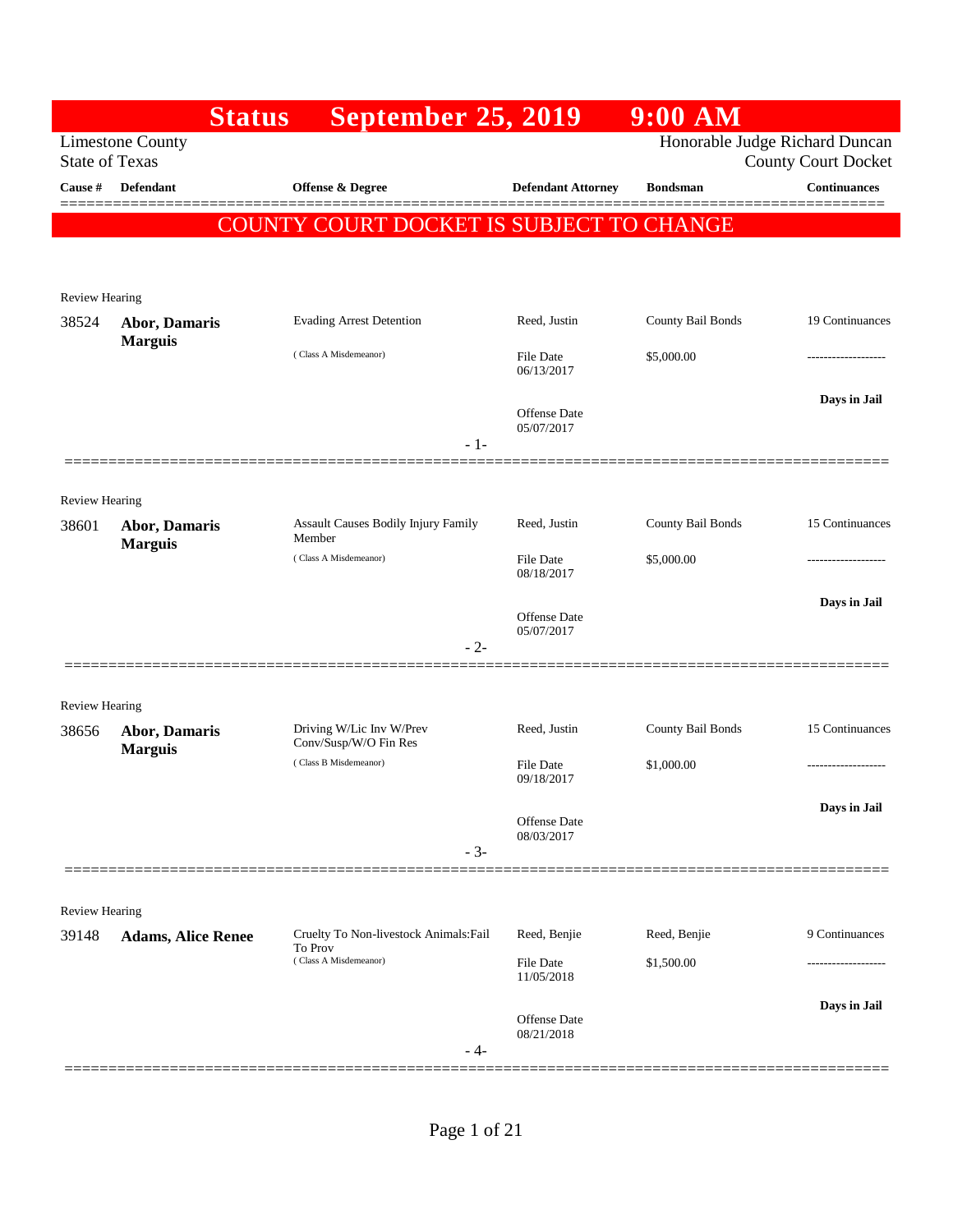|                       | <b>Status</b>                              | <b>September 25, 2019</b>                |                                   | $9:00$ AM                      |                            |
|-----------------------|--------------------------------------------|------------------------------------------|-----------------------------------|--------------------------------|----------------------------|
| <b>State of Texas</b> | <b>Limestone County</b>                    |                                          |                                   | Honorable Judge Richard Duncan | <b>County Court Docket</b> |
| Cause #               | <b>Defendant</b>                           | Offense & Degree                         | <b>Defendant Attorney</b>         | <b>Bondsman</b>                | <b>Continuances</b>        |
|                       |                                            | COUNTY COURT DOCKET IS SUBJECT TO CHANGE |                                   |                                |                            |
|                       |                                            |                                          |                                   |                                |                            |
|                       | Show Cause Hearing                         |                                          |                                   |                                |                            |
| 38875                 | Arnold, Toma<br><b>Jeremiah</b>            | Poss Marij <2oz                          | Reed, Justin                      | Reed, Justin                   | 6 Continuances             |
|                       |                                            | (Class B Misdemeanor)                    | <b>File Date</b><br>04/10/2018    | \$2,000.00                     |                            |
|                       |                                            | $-5-$                                    | <b>Offense Date</b><br>03/01/2018 |                                | Days in Jail               |
|                       | =============                              |                                          |                                   |                                |                            |
| <b>Status Hearing</b> |                                            |                                          |                                   |                                |                            |
| 39391                 | Arredondo, Diamond<br><b>Billie Alvira</b> | Poss Marij <= 2 Oz Drug Free Zone        |                                   | County Bail Bonds              | 2 Continuances             |
|                       |                                            | (Class A Misdemeanor)                    | <b>File Date</b><br>06/24/2019    | \$3,000.00                     | -------------------        |
|                       |                                            |                                          | <b>Offense Date</b>               |                                | Days in Jail               |
|                       |                                            | - 6-                                     | 06/01/2019                        |                                |                            |
|                       |                                            |                                          |                                   |                                |                            |
| <b>Status Hearing</b> |                                            | Poss Marij <2oz                          | Spivey, Shirley                   | County Bail Bonds              | 3 Continuances             |
| 39359                 | <b>Asberry, Ivory Devona</b>               | (Class B Misdemeanor)                    | <b>File Date</b><br>05/21/2019    | \$1,000.00                     | ------------------         |
|                       |                                            |                                          | Offense Date<br>05/08/2019        |                                | Days in Jail               |
|                       |                                            | $-7-$                                    |                                   |                                |                            |
| <b>Status Hearing</b> |                                            |                                          |                                   |                                |                            |
| 39383                 | <b>Asberry</b> , Omaris<br><b>Deion</b>    | Poss Marij <2oz                          | Spivey, Shirley                   | Freebird Bail Bonds            | 2 Continuances             |
|                       |                                            | (Class B Misdemeanor)                    | File Date<br>06/14/2019           | \$2,000.00                     |                            |
|                       |                                            | $-8-$                                    | Offense Date<br>03/27/2019        |                                | Days in Jail               |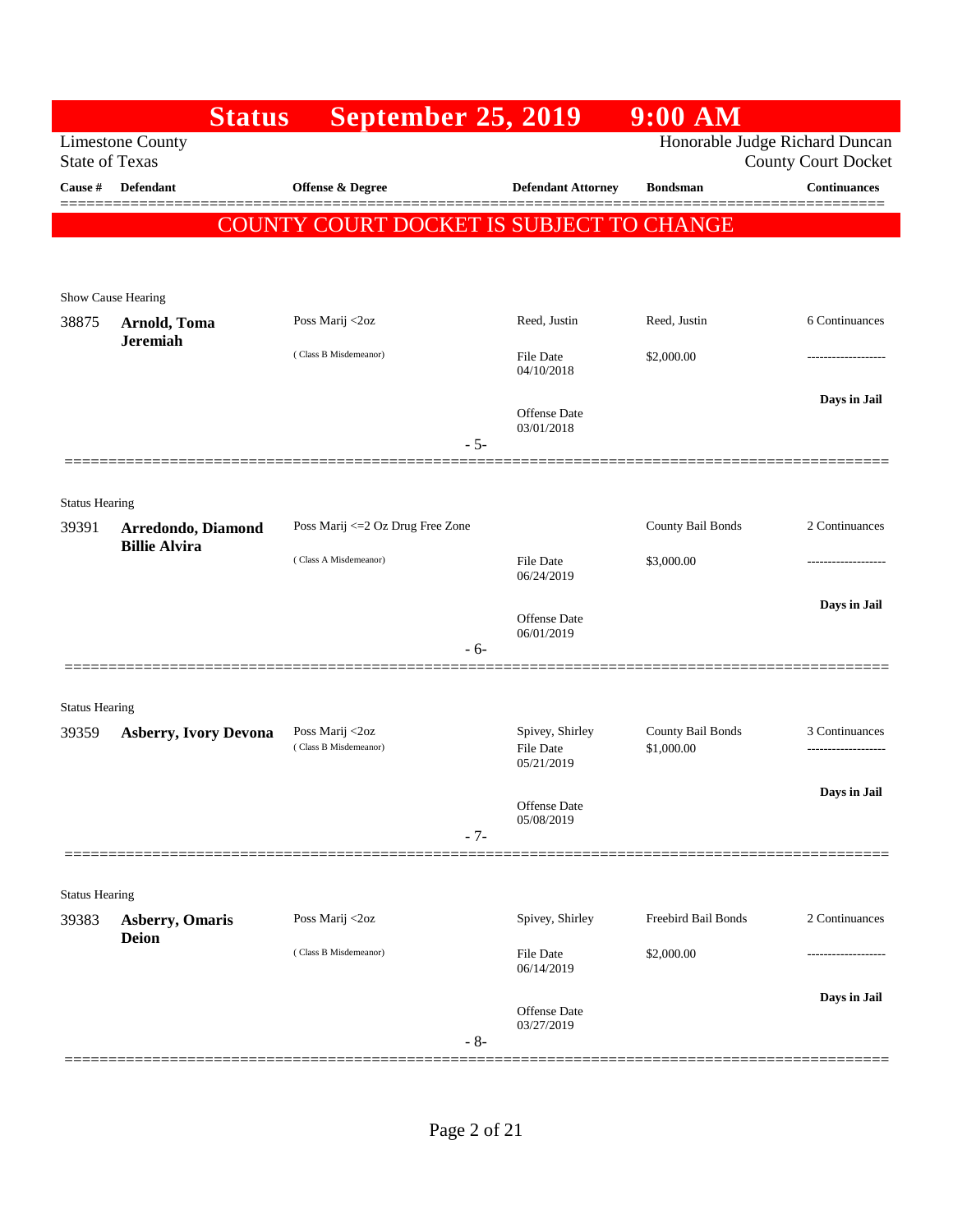| <b>Limestone County</b><br><b>State of Texas</b><br>Defendant<br>Cause # | September 25, 2019<br><b>Offense &amp; Degree</b>                                |        |                                  | Honorable Judge Richard Duncan    | <b>County Court Docket</b> |
|--------------------------------------------------------------------------|----------------------------------------------------------------------------------|--------|----------------------------------|-----------------------------------|----------------------------|
|                                                                          |                                                                                  |        |                                  |                                   |                            |
|                                                                          |                                                                                  |        | <b>Defendant Attorney</b>        | <b>Bondsman</b>                   | <b>Continuances</b>        |
|                                                                          | COUNTY COURT DOCKET IS SUBJECT TO CHANGE                                         |        |                                  |                                   |                            |
|                                                                          |                                                                                  |        |                                  |                                   |                            |
| <b>Review Hearing</b>                                                    |                                                                                  |        |                                  |                                   |                            |
| Barco, Fatima Tina<br>38677                                              | Driving W/Lic Inv W/Prev                                                         |        | Reed, Justin                     | Ace Bail Bonds - Crockett         | 6 Continuances             |
|                                                                          | Conv/Susp/W/O Fin Res<br>(Class B Misdemeanor)                                   |        | File Date<br>10/02/2017          | \$1,000.00                        |                            |
|                                                                          |                                                                                  |        |                                  |                                   | Days in Jail               |
|                                                                          |                                                                                  |        | Offense Date<br>09/01/2017       |                                   |                            |
|                                                                          |                                                                                  | $-9-$  |                                  |                                   |                            |
| <b>Status Hearing</b>                                                    |                                                                                  |        |                                  |                                   |                            |
| 39209<br>Barco, Fatima Tina                                              | Bail Jumping And Fail To Appear                                                  |        | Reed, Justin                     | Justin Reed                       | 6 Continuances             |
|                                                                          | (Class A Misdemeanor)                                                            |        | <b>File Date</b><br>01/03/2019   | \$2,500.00                        |                            |
|                                                                          |                                                                                  |        | Offense Date                     |                                   | Days in Jail               |
|                                                                          |                                                                                  | $-10-$ | 12/19/2018                       |                                   |                            |
|                                                                          |                                                                                  |        |                                  |                                   |                            |
| <b>Status Hearing</b>                                                    |                                                                                  |        |                                  |                                   |                            |
| 39324<br>Barco, Fatima Tina                                              | Driving W/Lic Inv W/Prev<br>Conv/Susp/W/O Fin Res#38677<br>(Class B Misdemeanor) |        | Reed, Justin<br>File Date        | Personal Bond<br>\$1,500.00       | 4 Continuances             |
|                                                                          |                                                                                  |        | 04/16/2019                       |                                   |                            |
|                                                                          |                                                                                  |        | Offense Date                     |                                   | Days in Jail               |
|                                                                          |                                                                                  | $-11-$ | 02/13/2019                       |                                   |                            |
|                                                                          |                                                                                  |        |                                  |                                   |                            |
| <b>Review Hearing</b>                                                    |                                                                                  |        |                                  |                                   |                            |
| 38267<br><b>Beldin, Bryan Charles</b>                                    | Driving W/Lic Inv W/Prev<br>Conv/Susp/W/O Fin Res<br>(Class B Misdemeanor)       |        | Reed, Benjie<br><b>File Date</b> | Freebird Bail Bonds<br>\$2,000.00 | 26 Continuances            |
|                                                                          |                                                                                  |        | 12/02/2016                       |                                   |                            |
|                                                                          |                                                                                  |        | Offense Date                     |                                   | Days in Jail               |
|                                                                          |                                                                                  | $-12-$ | 10/14/2016                       |                                   |                            |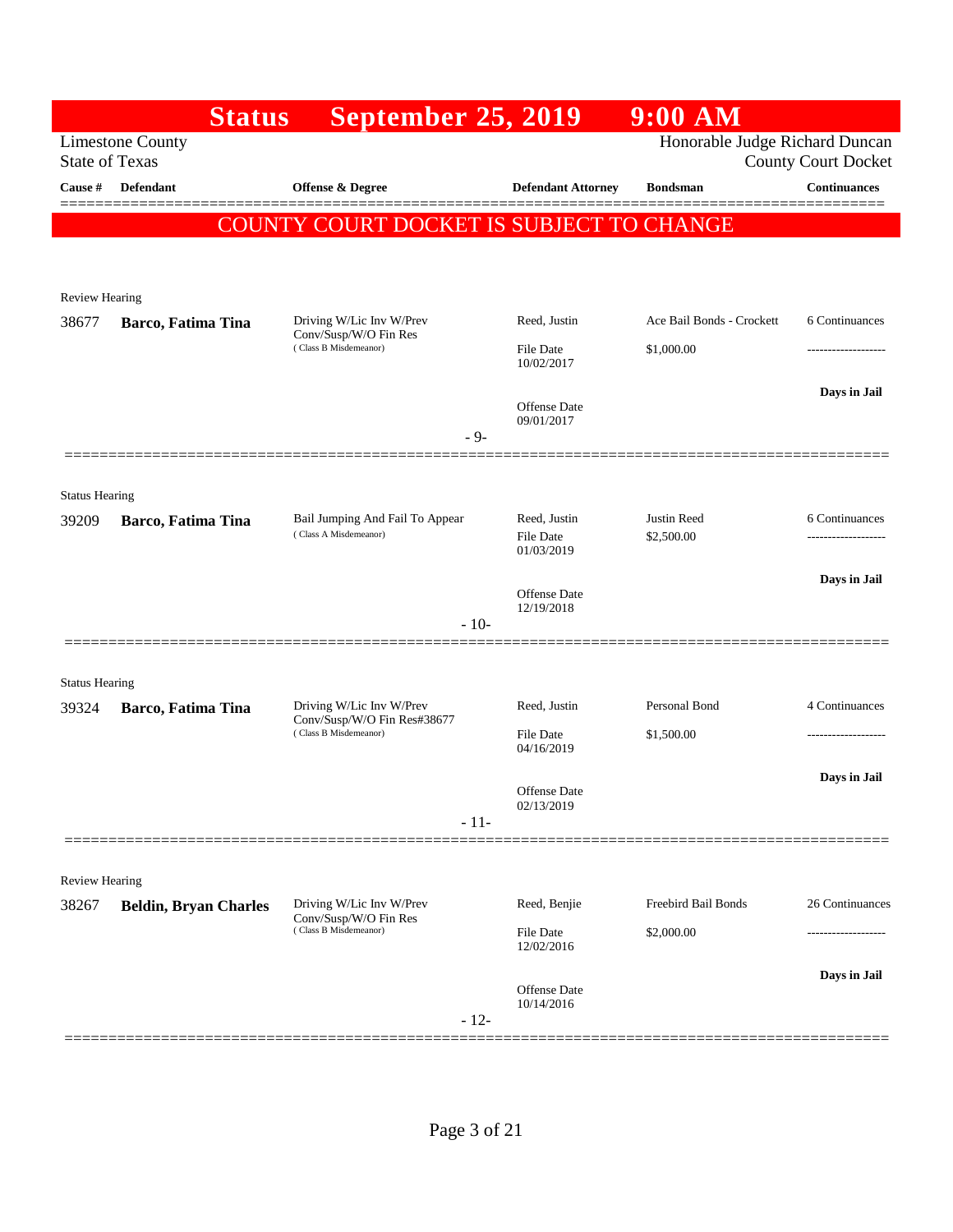|                                | <b>Status</b>                | <b>September 25, 2019</b>                         |        |                                   | $9:00$ AM                      |                            |
|--------------------------------|------------------------------|---------------------------------------------------|--------|-----------------------------------|--------------------------------|----------------------------|
| <b>State of Texas</b>          | <b>Limestone County</b>      |                                                   |        |                                   | Honorable Judge Richard Duncan | <b>County Court Docket</b> |
| Cause #                        | <b>Defendant</b>             | <b>Offense &amp; Degree</b>                       |        | <b>Defendant Attorney</b>         | <b>Bondsman</b>                | <b>Continuances</b>        |
|                                |                              | COUNTY COURT DOCKET IS SUBJECT TO CHANGE          |        |                                   |                                |                            |
| <b>Review Hearing</b>          |                              |                                                   |        |                                   |                                |                            |
| 38814                          | <b>Beldin, Bryan Charles</b> | Driving W/Lic Inv W/Prev<br>Conv/Susp/W/O Fin Res |        | Reed, Benjie                      | Reed, Benjie                   | 12 Continuances            |
|                                |                              | (Class B Misdemeanor)                             |        | File Date<br>01/30/2018           | \$1,500.00                     |                            |
|                                |                              |                                                   | $-13-$ | <b>Offense Date</b><br>12/20/2017 |                                | Days in Jail               |
|                                |                              |                                                   |        |                                   |                                |                            |
| <b>Status Hearing</b><br>39158 | <b>Bluitt</b> , Triston      | Assault Causes Bodily Injury Family<br>Member     |        | Reed, Justin                      | County Bail Bonds              | 9 Continuances             |
|                                | <b>Kennard</b>               | (Class A Misdemeanor)                             |        | File Date<br>11/16/2018           | \$5,000.00                     |                            |
|                                |                              |                                                   | $-14-$ | <b>Offense Date</b><br>09/22/2018 |                                | Days in Jail               |
| <b>Status Hearing</b>          |                              |                                                   |        |                                   |                                |                            |
| 39292                          | <b>Boltz, James Louis</b>    | Driving W/Lic Inv W/Prev<br>Conv/Susp/W/O Fin Res |        |                                   | Freebird Bail Bonds            | 4 Continuances             |
|                                |                              | (Class B Misdemeanor)                             |        | File Date<br>03/19/2019           | \$2,500.00                     |                            |
|                                |                              |                                                   | $-15-$ | Offense Date<br>01/07/2019        |                                | Days in Jail               |
|                                |                              |                                                   |        |                                   |                                |                            |
| <b>Status Hearing</b><br>39424 | Brown, Daisha                | Driving W/Lic Inv W/Prev                          |        | Reed, Stephen M.                  | Freebird Bail Bonds            | 1 Continuances             |
|                                | Moniquee                     | Conv/Susp/W/O Fin Res<br>(Class B Misdemeanor)    |        | <b>File Date</b><br>07/18/2019    | \$2,000.00                     |                            |
|                                |                              |                                                   | $-16-$ | <b>Offense Date</b><br>06/10/2019 |                                | Days in Jail               |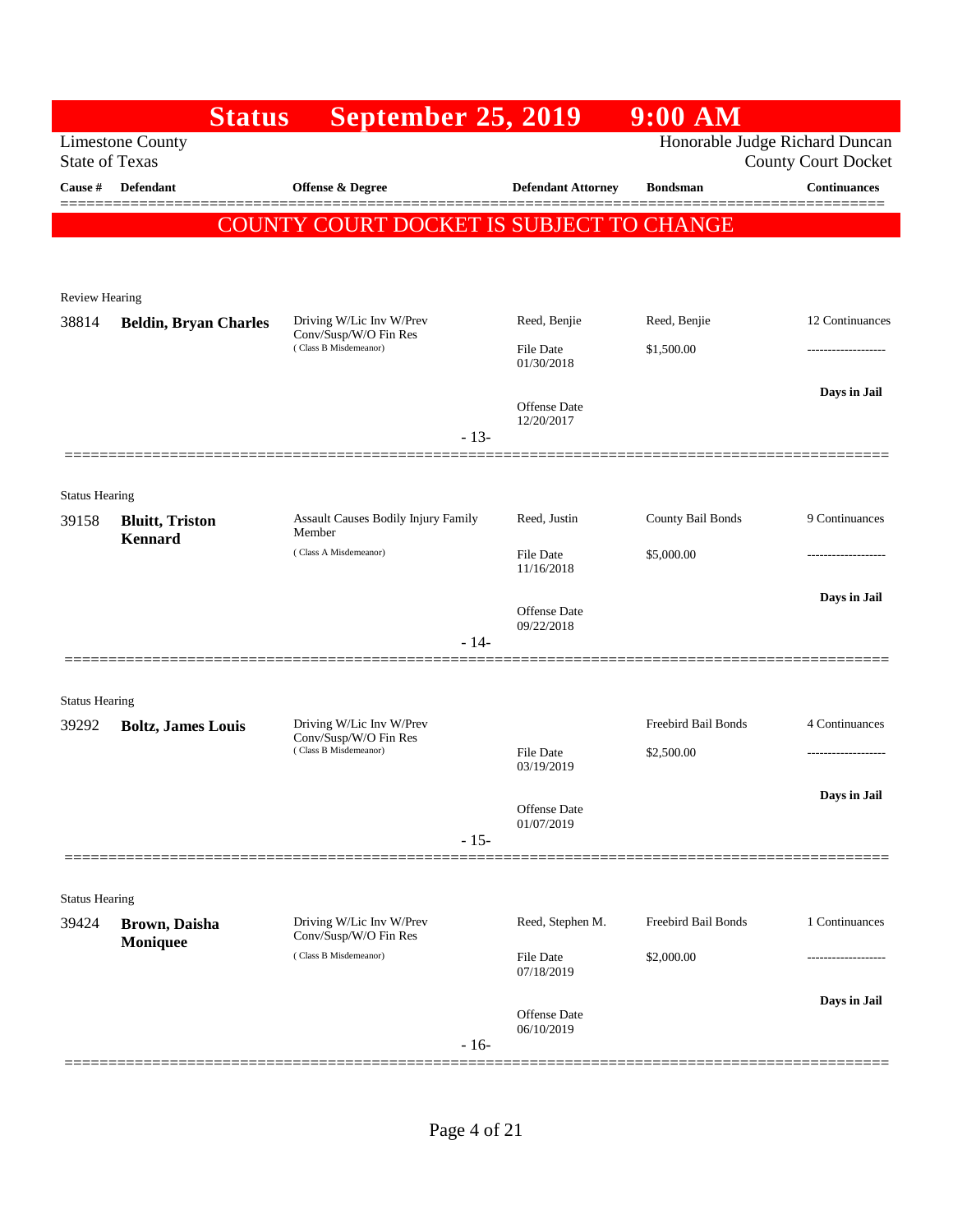|                       | <b>Status</b>               | <b>September 25, 2019</b>                                  |                                                       | $9:00$ AM                         |                                       |
|-----------------------|-----------------------------|------------------------------------------------------------|-------------------------------------------------------|-----------------------------------|---------------------------------------|
| <b>State of Texas</b> | <b>Limestone County</b>     |                                                            |                                                       | Honorable Judge Richard Duncan    | <b>County Court Docket</b>            |
| Cause #               | <b>Defendant</b>            | <b>Offense &amp; Degree</b>                                | <b>Defendant Attorney</b>                             | <b>Bondsman</b>                   | <b>Continuances</b>                   |
|                       |                             | COUNTY COURT DOCKET IS SUBJECT TO CHANGE                   |                                                       |                                   |                                       |
|                       |                             |                                                            |                                                       |                                   |                                       |
| <b>Status Hearing</b> |                             |                                                            |                                                       |                                   |                                       |
| 39388                 | <b>Burns, Willie James</b>  | Driving While Intoxicated<br>(Class B Misdemeanor)         | Reed, Bobby<br><b>File Date</b><br>06/24/2019         | Reed, Bobby<br>\$2,000.00         | 2 Continuances<br>------------------- |
|                       |                             |                                                            | <b>Offense Date</b><br>03/09/2019                     |                                   | Days in Jail                          |
|                       |                             | $-17-$                                                     |                                                       |                                   |                                       |
| <b>Status Hearing</b> |                             |                                                            |                                                       |                                   |                                       |
| 39199                 | <b>Butler, Jeremy David</b> | Criminal Trespass<br>(Class B Misdemeanor)                 | Sanders, Raymond L.<br><b>File Date</b><br>12/28/2018 |                                   | 6 Continuances<br>                    |
|                       |                             |                                                            | <b>Offense Date</b>                                   |                                   | Days in Jail                          |
|                       |                             | $-18-$                                                     | 10/19/2018                                            |                                   |                                       |
|                       |                             |                                                            |                                                       |                                   |                                       |
| <b>Status Hearing</b> |                             |                                                            |                                                       |                                   |                                       |
| 39200                 | <b>Butler, Jeremy David</b> | Theft Prop <\$100 W/Prev Convic<br>(Class B Misdemeanor)   | Sanders, Raymond L.<br>File Date<br>12/28/2018        |                                   | 6 Continuances<br>-----------------   |
|                       |                             |                                                            | Offense Date<br>10/19/2018                            |                                   | Days in Jail                          |
|                       |                             | $-19-$                                                     |                                                       |                                   |                                       |
| <b>Status Hearing</b> |                             |                                                            |                                                       |                                   |                                       |
| 39402                 | Cain, Shakasia              | Resist Arrest Search Or Transport<br>(Class A Misdemeanor) | File Date<br>06/25/2019                               | Freebird Bail Bonds<br>\$2,500.00 | 2 Continuances                        |
|                       |                             |                                                            |                                                       |                                   | Days in Jail                          |
|                       |                             | $-20-$                                                     | Offense Date<br>03/30/2019                            |                                   |                                       |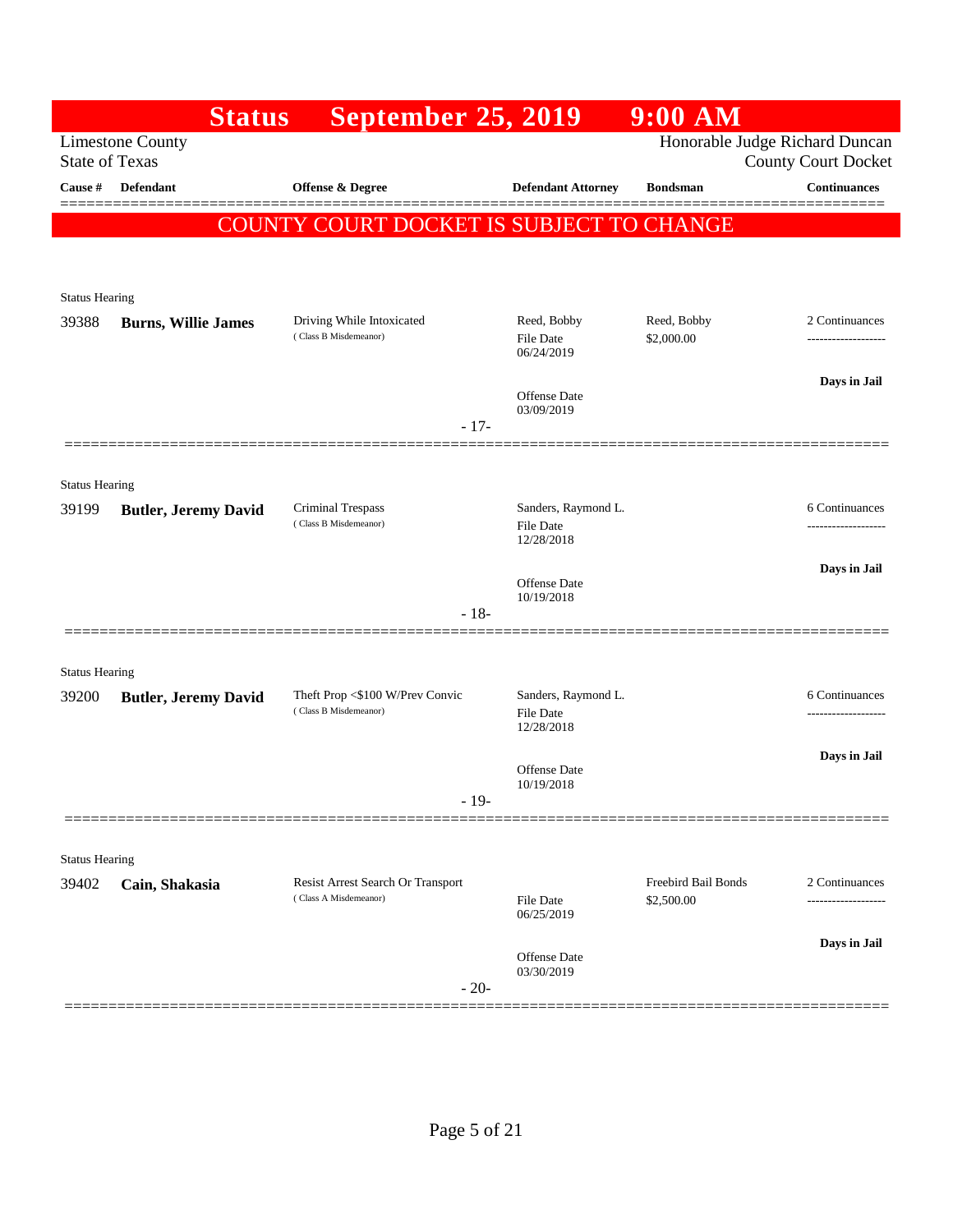|                                | <b>Status</b>             | <b>September 25, 2019</b>                                     |                                   | 9:00 AM                         |                                                              |
|--------------------------------|---------------------------|---------------------------------------------------------------|-----------------------------------|---------------------------------|--------------------------------------------------------------|
| <b>State of Texas</b>          | <b>Limestone County</b>   |                                                               |                                   |                                 | Honorable Judge Richard Duncan<br><b>County Court Docket</b> |
| Cause #                        | Defendant                 | <b>Offense &amp; Degree</b>                                   | <b>Defendant Attorney</b>         | <b>Bondsman</b>                 | <b>Continuances</b>                                          |
|                                |                           | COUNTY COURT DOCKET IS SUBJECT TO CHANGE                      |                                   |                                 | ______                                                       |
|                                |                           |                                                               |                                   |                                 |                                                              |
| Plea Hearing                   |                           |                                                               |                                   |                                 |                                                              |
| 39234                          | <b>Cisneros, Emmanuel</b> | Driving While Intoxicated Bac >=0.15<br>(Class A Misdemeanor) | Spivey, Shirley<br>File Date      | County Bail Bonds<br>\$2,000.00 | 6 Continuances<br>-------------------                        |
|                                |                           |                                                               | 01/25/2019                        |                                 |                                                              |
|                                |                           |                                                               | Offense Date<br>11/04/2018        |                                 | Days in Jail                                                 |
|                                |                           | $-21-$                                                        |                                   |                                 |                                                              |
|                                |                           |                                                               |                                   |                                 |                                                              |
| <b>Status Hearing</b><br>39330 | <b>Craft, Kimberly</b>    | Poss Marij <2oz                                               | Latray, Michelle J.               | Personal Bond                   | 4 Continuances                                               |
|                                | <b>Denise</b>             | (Class B Misdemeanor)                                         | <b>File Date</b>                  | \$2,000.00                      | ---------------                                              |
|                                |                           |                                                               | 04/18/2019                        |                                 |                                                              |
|                                |                           |                                                               | <b>Offense Date</b><br>03/21/2019 |                                 | Days in Jail                                                 |
|                                |                           | $-22-$                                                        |                                   |                                 |                                                              |
|                                |                           |                                                               |                                   |                                 |                                                              |
| <b>Status Hearing</b><br>39409 | Day, Johnny Mitchell      | Driving W/Lic Inv W/Prev                                      |                                   | County Bail Bonds               | 2 Continuances                                               |
|                                |                           | Conv/Susp/W/O Fin Res<br>(Class B Misdemeanor)                | <b>File Date</b><br>06/28/2019    | \$1,000.00                      |                                                              |
|                                |                           |                                                               |                                   |                                 | Days in Jail                                                 |
|                                |                           |                                                               | Offense Date<br>06/05/2019        |                                 |                                                              |
|                                |                           | $-23-$                                                        |                                   |                                 |                                                              |
| <b>Status Hearing</b>          |                           |                                                               |                                   |                                 |                                                              |
| 39312                          | Diaz, Carlos Zarate       | Criminal Trespass                                             | Diaz, Carlos C                    | County Bail Bonds               | 4 Continuances                                               |
|                                |                           | (Class B Misdemeanor)                                         | File Date<br>04/09/2019           | \$2,500.00                      | ------------------                                           |
|                                |                           |                                                               | <b>Offense Date</b>               |                                 | Days in Jail                                                 |
|                                |                           | $-24-$                                                        | 03/29/2019                        |                                 |                                                              |
|                                |                           |                                                               |                                   |                                 |                                                              |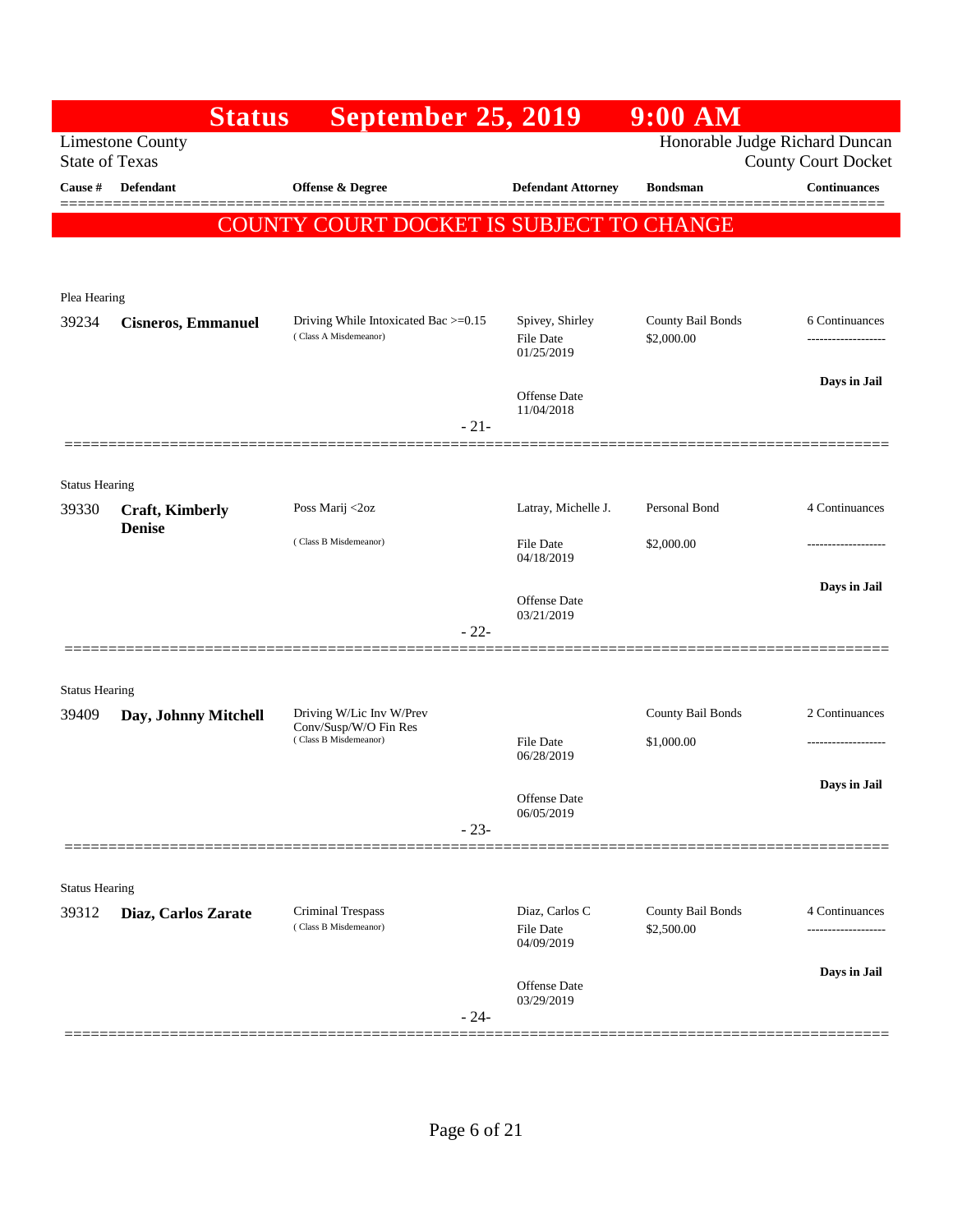|                       | <b>Status</b>                                    | <b>September 25, 2019</b>                                |                                | $9:00$ AM                          |                            |
|-----------------------|--------------------------------------------------|----------------------------------------------------------|--------------------------------|------------------------------------|----------------------------|
|                       | <b>Limestone County</b><br><b>State of Texas</b> |                                                          |                                | Honorable Judge Richard Duncan     | <b>County Court Docket</b> |
| Cause #               | <b>Defendant</b>                                 | <b>Offense &amp; Degree</b>                              | <b>Defendant Attorney</b>      | <b>Bondsman</b>                    | <b>Continuances</b>        |
|                       |                                                  | COUNTY COURT DOCKET IS SUBJECT TO CHANGE                 |                                |                                    |                            |
|                       |                                                  |                                                          |                                |                                    |                            |
| <b>Review Hearing</b> |                                                  |                                                          |                                |                                    |                            |
| 39082                 | <b>Dingler, James Roland</b>                     | Driving W/Lic Inv W/Prev<br>Conv/Susp/W/O Fin Res        | Latray, Michelle J.            | County Bail Bonds                  | 7 Continuances             |
|                       |                                                  | (Class B Misdemeanor)                                    | <b>File Date</b><br>08/29/2018 | \$2,000.00                         |                            |
|                       |                                                  |                                                          | Offense Date                   |                                    | Days in Jail               |
|                       |                                                  | $-25-$                                                   | 07/01/2018                     |                                    |                            |
|                       |                                                  |                                                          |                                |                                    |                            |
| Plea Hearing          |                                                  |                                                          |                                |                                    |                            |
| 39358                 | Dominguez-Centeno,<br><b>Jose M</b>              | Driving While Intoxicated 2nd                            | Reed, Benjie                   | County Bail Bonds                  | 3 Continuances             |
|                       |                                                  | (Class A Misdemeanor)                                    | <b>File Date</b><br>05/17/2019 | \$5,000.00                         | -----------------          |
|                       |                                                  |                                                          | Offense Date                   |                                    | Days in Jail               |
|                       |                                                  | $-26-$                                                   | 12/09/2018                     |                                    |                            |
|                       |                                                  |                                                          |                                |                                    |                            |
| <b>Status Hearing</b> |                                                  |                                                          |                                |                                    |                            |
| 39101                 | <b>Duoto, Lacey Ross</b>                         | Theft Prop $>=$ \$100 $<$ \$750<br>(Class B Misdemeanor) | <b>File Date</b>               | A-Freedom Bail Bonds<br>\$2,000.00 | 1 Continuances             |
|                       |                                                  |                                                          | 10/01/2018                     |                                    | Days in Jail               |
|                       |                                                  |                                                          | Offense Date<br>07/19/2018     |                                    |                            |
|                       |                                                  | $-27-$                                                   |                                |                                    |                            |
| <b>Status Hearing</b> |                                                  |                                                          |                                |                                    |                            |
| 39157                 | Ellis, John Taylor, II                           | <b>Assault Causes Bodily Injury Family</b>               | Reed, Benjie                   | Reed, Bobby                        | 9 Continuances             |
|                       |                                                  | Member<br>(Class A Misdemeanor)                          | File Date<br>11/08/2018        | \$3,000.00                         |                            |
|                       |                                                  |                                                          |                                |                                    | Days in Jail               |
|                       |                                                  |                                                          | Offense Date<br>09/28/2018     |                                    |                            |
|                       |                                                  | $-28-$                                                   |                                |                                    |                            |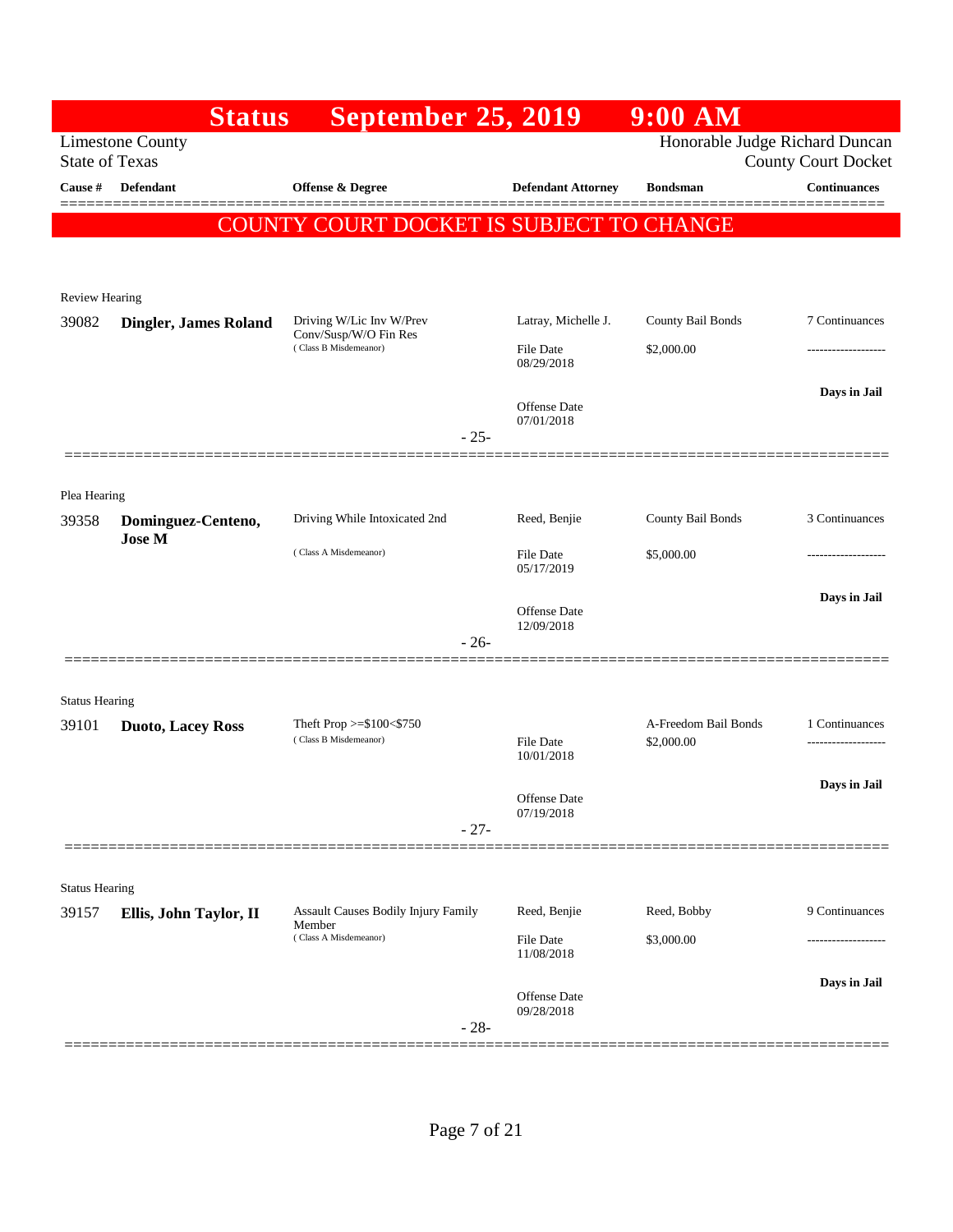|                       | <b>Status</b>                | <b>September 25, 2019</b>                              |                                                | $9:00$ AM                  |                                                              |
|-----------------------|------------------------------|--------------------------------------------------------|------------------------------------------------|----------------------------|--------------------------------------------------------------|
| <b>State of Texas</b> | <b>Limestone County</b>      |                                                        |                                                |                            | Honorable Judge Richard Duncan<br><b>County Court Docket</b> |
| Cause #               | Defendant                    | <b>Offense &amp; Degree</b>                            | <b>Defendant Attorney</b>                      | <b>Bondsman</b>            | <b>Continuances</b>                                          |
|                       | <b>COUN</b>                  | <u>'Y COURT DOCKET IS SUBJECT TO CHANGE</u>            |                                                |                            | =======                                                      |
|                       |                              |                                                        |                                                |                            |                                                              |
| <b>Status Hearing</b> |                              |                                                        |                                                |                            |                                                              |
| 39307                 | <b>Finley, Brenda Louise</b> | Driving While Intoxicated 2nd<br>(Class A Misdemeanor) | Reed, Benjie<br><b>File Date</b><br>04/09/2019 | Reed, Benjie<br>\$5,000.00 | 4 Continuances<br>.                                          |
|                       |                              |                                                        | Offense Date                                   |                            | Days in Jail                                                 |
|                       |                              | $-29-$                                                 | 12/12/2018                                     |                            |                                                              |
|                       |                              |                                                        |                                                |                            |                                                              |
| <b>Status Hearing</b> |                              |                                                        |                                                |                            |                                                              |
| 39378                 | Forge, Casey Leon            | Assault Cause Bodily Inj.<br>(Class A Misdemeanor)     | Reed, Justin                                   | Personal Bond              | 1 Continuances                                               |
|                       |                              |                                                        | <b>File Date</b><br>06/14/2019                 | \$2,500.00                 | ------------------                                           |
|                       |                              |                                                        | Offense Date                                   |                            | Days in Jail                                                 |
|                       |                              | $-30-$                                                 | 02/25/2019                                     |                            |                                                              |
|                       |                              |                                                        |                                                |                            |                                                              |
| <b>Status Hearing</b> |                              |                                                        |                                                |                            |                                                              |
| 39222                 | Garcia, Jose, Jr.            | Criminal Trespass In Habitation/Super<br>Fund Site     | Reed, Bobby                                    | Reed, Bobby                | 2 Continuances                                               |
|                       |                              | (Class A Misdemeanor)                                  | <b>File Date</b><br>01/04/2019                 | \$10,000.00                | ----------------                                             |
|                       |                              |                                                        |                                                |                            | Days in Jail                                                 |
|                       |                              |                                                        | <b>Offense Date</b><br>06/27/2017              |                            |                                                              |
|                       |                              | $-31-$                                                 |                                                |                            |                                                              |
| <b>Status Hearing</b> |                              |                                                        |                                                |                            |                                                              |
| 39404                 | Gladden, Katelyn             | Poss Marij <2oz                                        | Spivey, Shirley                                | County Bail Bonds          | 2 Continuances                                               |
|                       | Hope                         | (Class B Misdemeanor)                                  | File Date<br>06/27/2019                        | \$2,000.00                 |                                                              |
|                       |                              |                                                        |                                                |                            | Days in Jail                                                 |
|                       |                              | $-32-$                                                 | Offense Date<br>05/22/2019                     |                            |                                                              |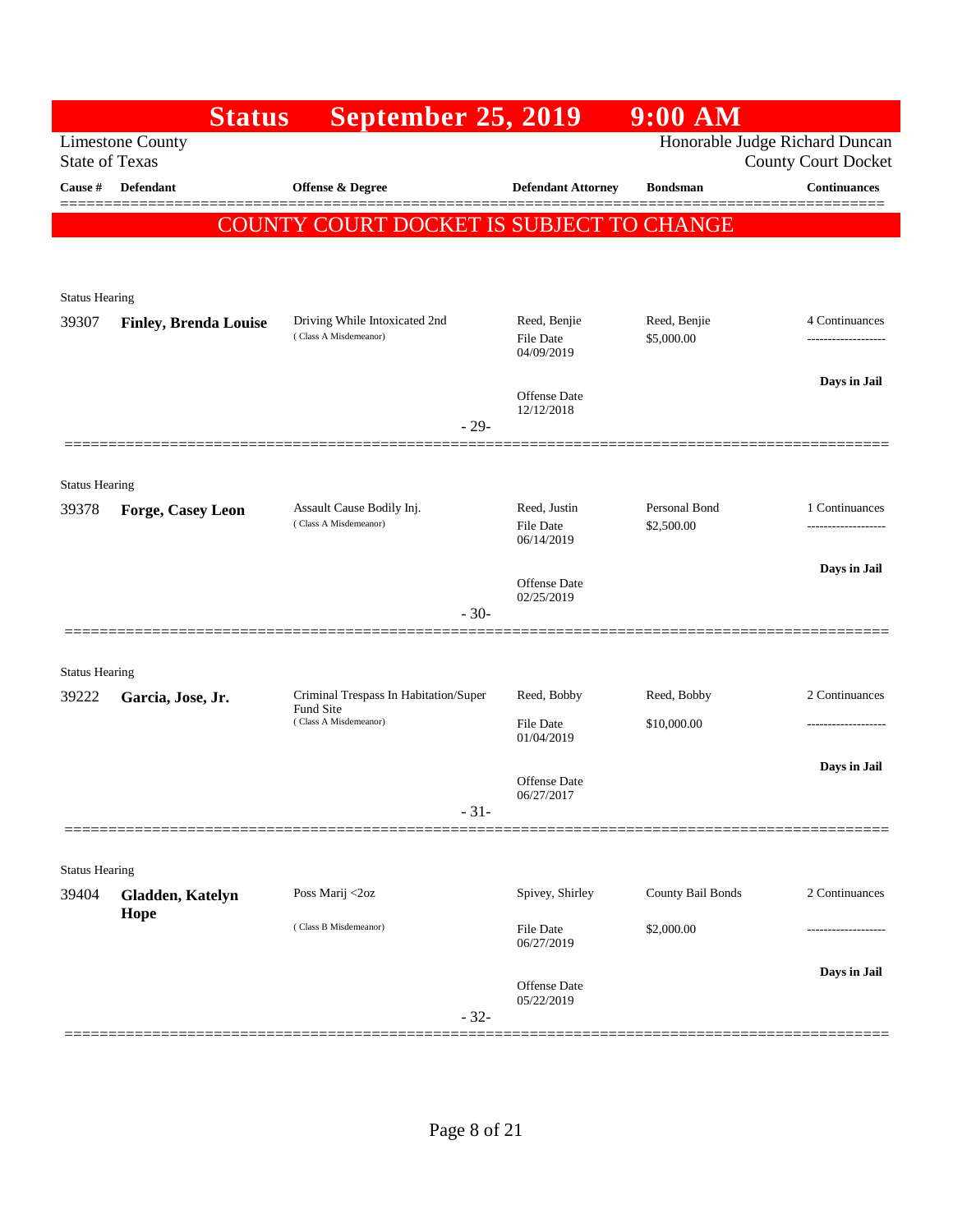|                       | <b>Status</b>           | <b>September 25, 2019</b>                       |                                                | 9:00 AM                        |                                      |
|-----------------------|-------------------------|-------------------------------------------------|------------------------------------------------|--------------------------------|--------------------------------------|
| <b>State of Texas</b> | <b>Limestone County</b> |                                                 |                                                | Honorable Judge Richard Duncan | <b>County Court Docket</b>           |
| Cause #               | <b>Defendant</b>        | Offense & Degree                                | <b>Defendant Attorney</b>                      | <b>Bondsman</b>                | <b>Continuances</b>                  |
|                       |                         | COUNTY COURT DOCKET IS SUBJECT TO CHANGE        |                                                |                                |                                      |
|                       |                         |                                                 |                                                |                                |                                      |
| <b>Status Hearing</b> |                         |                                                 |                                                |                                |                                      |
| 39394                 | Green, Christina        | Fail To Identify Giving False/Ficitious<br>Info | Reed, Benjie                                   | Reed, Benjie                   | 2 Continuances                       |
|                       | Marie                   | (Class B Misdemeanor)                           | File Date<br>06/24/2019                        | \$2,000.00                     | ------------------                   |
|                       |                         |                                                 | <b>Offense Date</b><br>01/26/2019              |                                | Days in Jail                         |
|                       |                         | $-33-$                                          |                                                |                                |                                      |
| <b>Status Hearing</b> |                         |                                                 |                                                |                                |                                      |
| 39376                 | Harris, Anthony         | Assault Cause Bodily Inj.                       |                                                | Freebird Bail Bonds            | 2 Continuances                       |
|                       | Wayne                   | (Class A Misdemeanor)                           | <b>File Date</b><br>06/04/2019                 | \$3,000.00                     |                                      |
|                       |                         |                                                 | <b>Offense Date</b>                            |                                | Days in Jail                         |
|                       |                         | $-34-$                                          | 04/14/2019                                     |                                |                                      |
|                       |                         |                                                 |                                                |                                |                                      |
| <b>Status Hearing</b> |                         |                                                 |                                                |                                |                                      |
| 39098                 | Heard, Bobby Joe        | Poss Marij <2oz<br>(Class B Misdemeanor)        | Reed, Benjie<br><b>File Date</b><br>10/01/2018 | Reed, Benjie<br>\$2,000.00     | 7 Continuances<br>------------------ |
|                       |                         |                                                 | Offense Date<br>08/02/2018                     |                                | Days in Jail                         |
|                       |                         | $-35-$                                          |                                                |                                |                                      |
| <b>Status Hearing</b> |                         |                                                 |                                                |                                |                                      |
| 39380                 | Hobbs, Broderick        | Poss Marij <2oz                                 | Tate, Greg                                     | County Bail Bonds              | 2 Continuances                       |
|                       | Ramon                   | (Class B Misdemeanor)                           | <b>File Date</b><br>06/14/2019                 | \$1,000.00                     |                                      |
|                       |                         | $-36-$                                          | Offense Date<br>05/08/2019                     |                                | Days in Jail                         |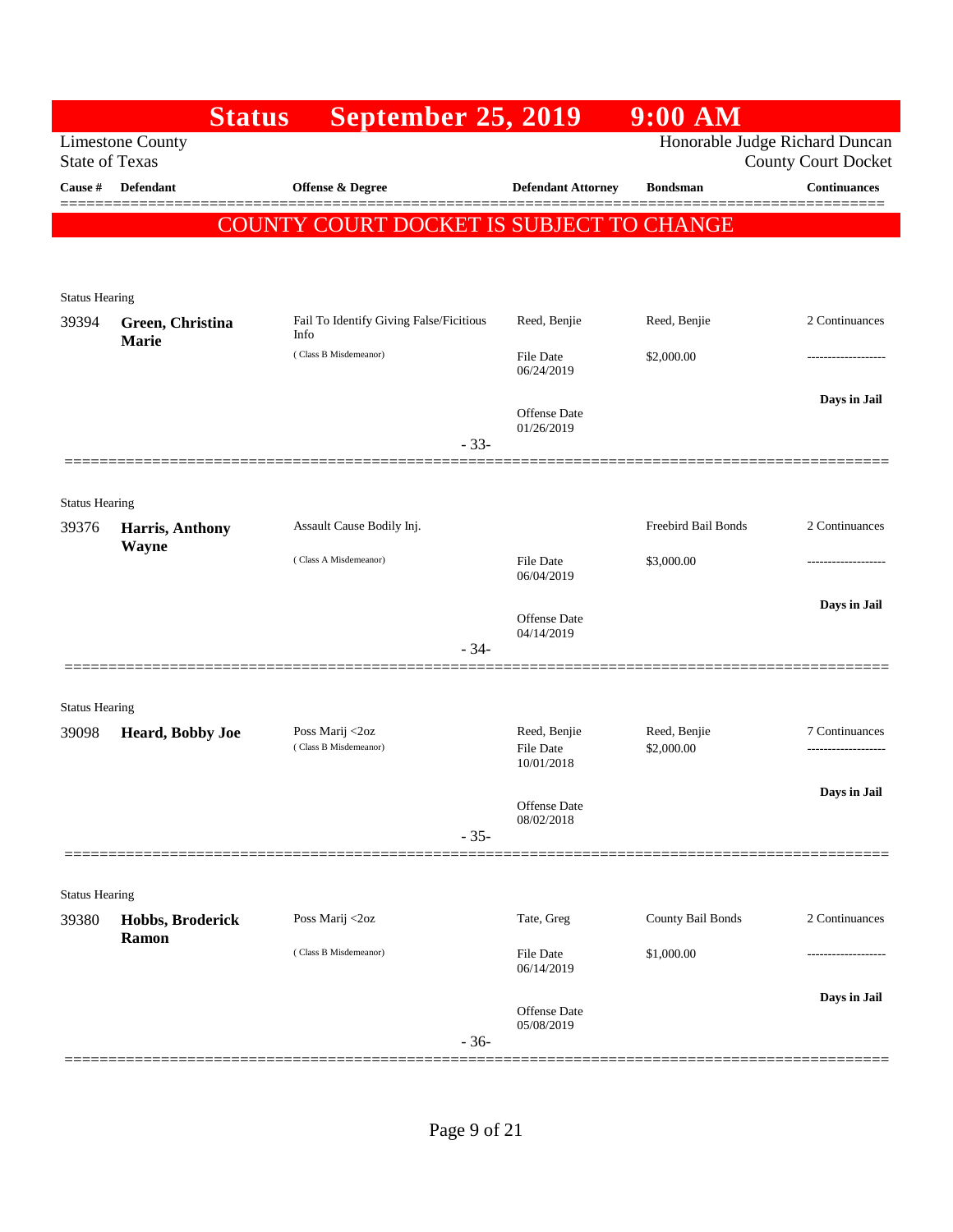|                       | <b>Status</b>                     | <b>September 25, 2019</b>                         |                                   | $9:00$ AM         |                                                              |
|-----------------------|-----------------------------------|---------------------------------------------------|-----------------------------------|-------------------|--------------------------------------------------------------|
| <b>State of Texas</b> | <b>Limestone County</b>           |                                                   |                                   |                   | Honorable Judge Richard Duncan<br><b>County Court Docket</b> |
| Cause #               | <b>Defendant</b>                  | Offense & Degree                                  | <b>Defendant Attorney</b>         | <b>Bondsman</b>   | <b>Continuances</b>                                          |
|                       |                                   | COUNTY COURT DOCKET IS SUBJECT TO CHANGE          |                                   |                   |                                                              |
|                       |                                   |                                                   |                                   |                   |                                                              |
| <b>Review Hearing</b> |                                   |                                                   |                                   |                   |                                                              |
| 39249                 | Holder, James David               | Driving W/Lic Inv W/Prev<br>Conv/Susp/W/O Fin Res |                                   | County Bail Bonds | 5 Continuances                                               |
|                       |                                   | (Class B Misdemeanor)                             | <b>File Date</b><br>02/13/2019    | \$1,000.00        |                                                              |
|                       |                                   |                                                   | <b>Offense Date</b>               |                   | Days in Jail                                                 |
|                       |                                   | $-37-$                                            | 11/06/2018                        |                   |                                                              |
|                       |                                   |                                                   |                                   |                   |                                                              |
| <b>Status Hearing</b> |                                   |                                                   |                                   |                   |                                                              |
| 39252                 | Hutchison, Brandon<br>Lee         | Assault Causes Bodily Injury Family<br>Member     | Reed, Justin                      | Reed, Justin      | 6 Continuances                                               |
|                       |                                   | (Class A Misdemeanor)                             | File Date<br>02/13/2019           | \$3,000.00        |                                                              |
|                       |                                   |                                                   |                                   |                   | Days in Jail                                                 |
|                       |                                   | $-38-$                                            | <b>Offense Date</b><br>09/24/2018 |                   |                                                              |
|                       |                                   |                                                   |                                   |                   |                                                              |
| Arraignment           |                                   |                                                   |                                   |                   |                                                              |
| 39309                 | <b>Hutchison</b> , Brandon<br>Lee | Fraud Destroy Removal Concealment<br>Writing      | Reed, Justin                      | County Bail Bonds | 5 Continuances                                               |
|                       |                                   | (Class A Misdemeanor)                             | File Date<br>04/09/2019           | \$3,000.00        | ------------------                                           |
|                       |                                   |                                                   |                                   |                   | Days in Jail                                                 |
|                       |                                   | $-39-$                                            | <b>Offense Date</b><br>01/28/2019 |                   |                                                              |
|                       |                                   |                                                   |                                   |                   |                                                              |
| <b>Status Hearing</b> |                                   |                                                   |                                   |                   |                                                              |
| 39423                 | <b>Jones, Micheal Issiah</b>      | Driving W/Lic Inv W/Prev<br>Conv/Susp/W/O Fin Res | Reed, Justin                      | Reed, Justin      | 1 Continuances                                               |
|                       |                                   | (Class B Misdemeanor)                             | File Date<br>07/18/2019           | \$2,500.00        |                                                              |
|                       |                                   |                                                   | Offense Date                      |                   | Days in Jail                                                 |
|                       |                                   | $-40-$                                            | 06/19/2019                        |                   |                                                              |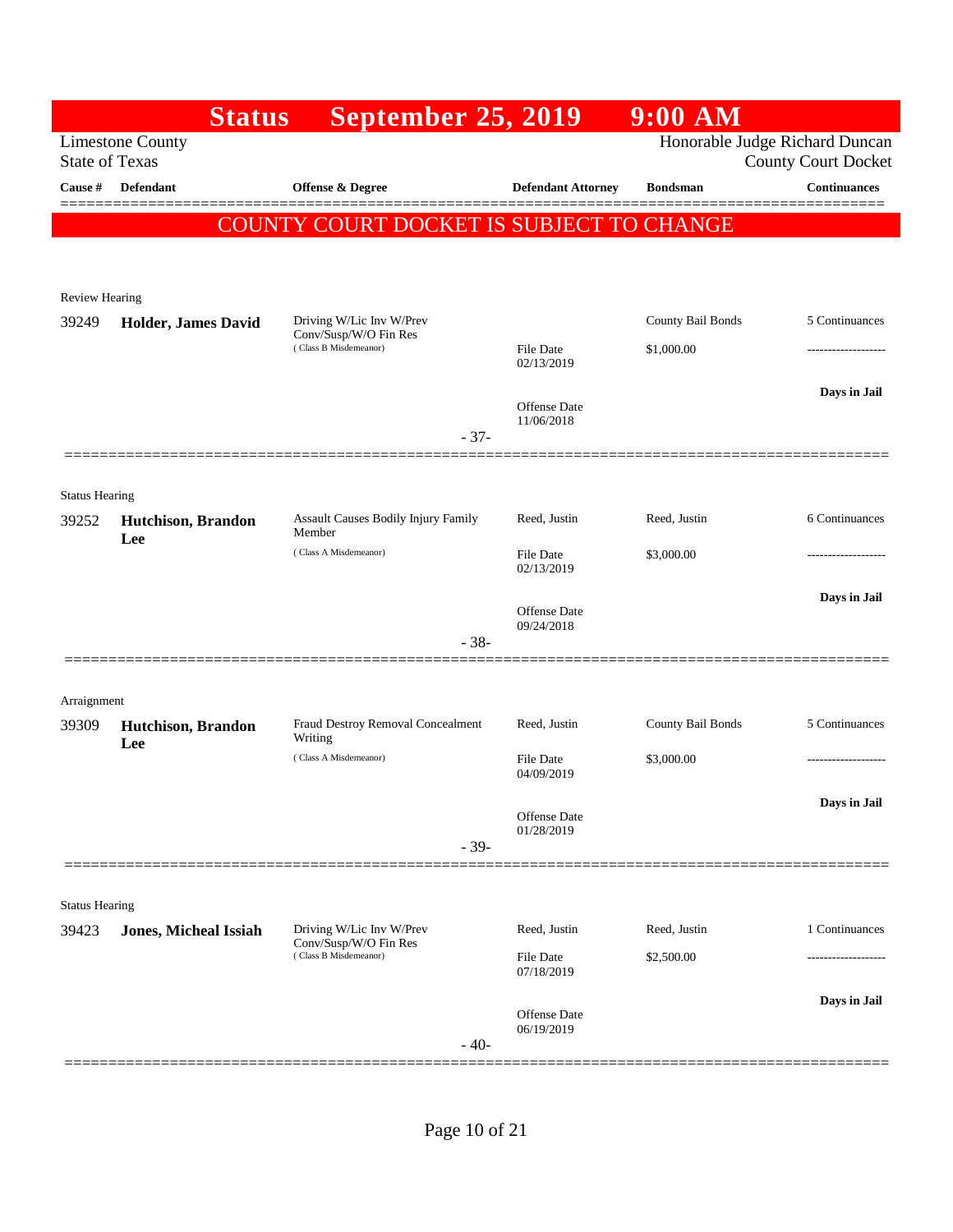|                                                  | <b>September 25, 2019</b><br><b>Status</b>               |                                                                         | $9:00$ AM                                                                                                                              |                                                                                                  |
|--------------------------------------------------|----------------------------------------------------------|-------------------------------------------------------------------------|----------------------------------------------------------------------------------------------------------------------------------------|--------------------------------------------------------------------------------------------------|
| <b>Limestone County</b><br><b>State of Texas</b> |                                                          |                                                                         | Honorable Judge Richard Duncan                                                                                                         | <b>County Court Docket</b>                                                                       |
| <b>Defendant</b>                                 | Offense & Degree                                         | <b>Defendant Attorney</b>                                               | <b>Bondsman</b>                                                                                                                        | <b>Continuances</b>                                                                              |
|                                                  |                                                          |                                                                         |                                                                                                                                        |                                                                                                  |
|                                                  |                                                          |                                                                         |                                                                                                                                        |                                                                                                  |
| Plea Hearing                                     |                                                          |                                                                         |                                                                                                                                        |                                                                                                  |
| <b>Lang, James Barry</b>                         | Poss Marij <2oz                                          | Reed, Justin                                                            | County Bail Bonds                                                                                                                      | 14 Continuances                                                                                  |
|                                                  |                                                          | 01/19/2018                                                              |                                                                                                                                        | -------------------                                                                              |
|                                                  |                                                          |                                                                         |                                                                                                                                        | Days in Jail                                                                                     |
|                                                  |                                                          | 11/04/2017                                                              |                                                                                                                                        |                                                                                                  |
|                                                  |                                                          |                                                                         |                                                                                                                                        |                                                                                                  |
| Plea Hearing                                     |                                                          |                                                                         |                                                                                                                                        |                                                                                                  |
| <b>Lang, James Barry</b>                         | Criminal Mischief >=\$100<\$750                          | Reed, Justin                                                            | <b>Falls County Bonding</b>                                                                                                            | 8 Continuances                                                                                   |
|                                                  |                                                          | 02/19/2018                                                              |                                                                                                                                        | -------------------                                                                              |
|                                                  |                                                          |                                                                         |                                                                                                                                        | Days in Jail                                                                                     |
|                                                  |                                                          | 10/24/2017                                                              |                                                                                                                                        |                                                                                                  |
|                                                  |                                                          |                                                                         |                                                                                                                                        |                                                                                                  |
| <b>Status Hearing</b>                            |                                                          |                                                                         |                                                                                                                                        |                                                                                                  |
| Lichty, Steven Ray, II                           | Poss Marij <2oz                                          | Reed, Justin                                                            | Personal Bond                                                                                                                          | 2 Continuances<br>------------------                                                             |
|                                                  |                                                          | 02/19/2018                                                              |                                                                                                                                        |                                                                                                  |
|                                                  |                                                          | Offense Date                                                            |                                                                                                                                        | Days in Jail                                                                                     |
|                                                  |                                                          | 01/27/2018                                                              |                                                                                                                                        |                                                                                                  |
|                                                  |                                                          |                                                                         |                                                                                                                                        |                                                                                                  |
| <b>Status Hearing</b>                            |                                                          |                                                                         |                                                                                                                                        |                                                                                                  |
| Lichty, Steven Ray, II                           | Bail Jumping And Fail To Appear<br>(Class A Misdemeanor) | Reed, Justin                                                            | Reed, Justin                                                                                                                           | 2 Continuances                                                                                   |
|                                                  |                                                          | 04/23/2018                                                              |                                                                                                                                        |                                                                                                  |
|                                                  |                                                          | Offense Date                                                            |                                                                                                                                        | Days in Jail                                                                                     |
|                                                  |                                                          | 04/12/2018                                                              |                                                                                                                                        |                                                                                                  |
|                                                  |                                                          | (Class B Misdemeanor)<br>(Class B Misdemeanor)<br>(Class B Misdemeanor) | File Date<br><b>Offense Date</b><br>$-41-$<br><b>File Date</b><br>Offense Date<br>$-42-$<br>File Date<br>$-43-$<br>File Date<br>$-44-$ | COUNTY COURT DOCKET IS SUBJECT TO CHANGE<br>\$2,000.00<br>\$1,500.00<br>\$2,000.00<br>\$4,000.00 |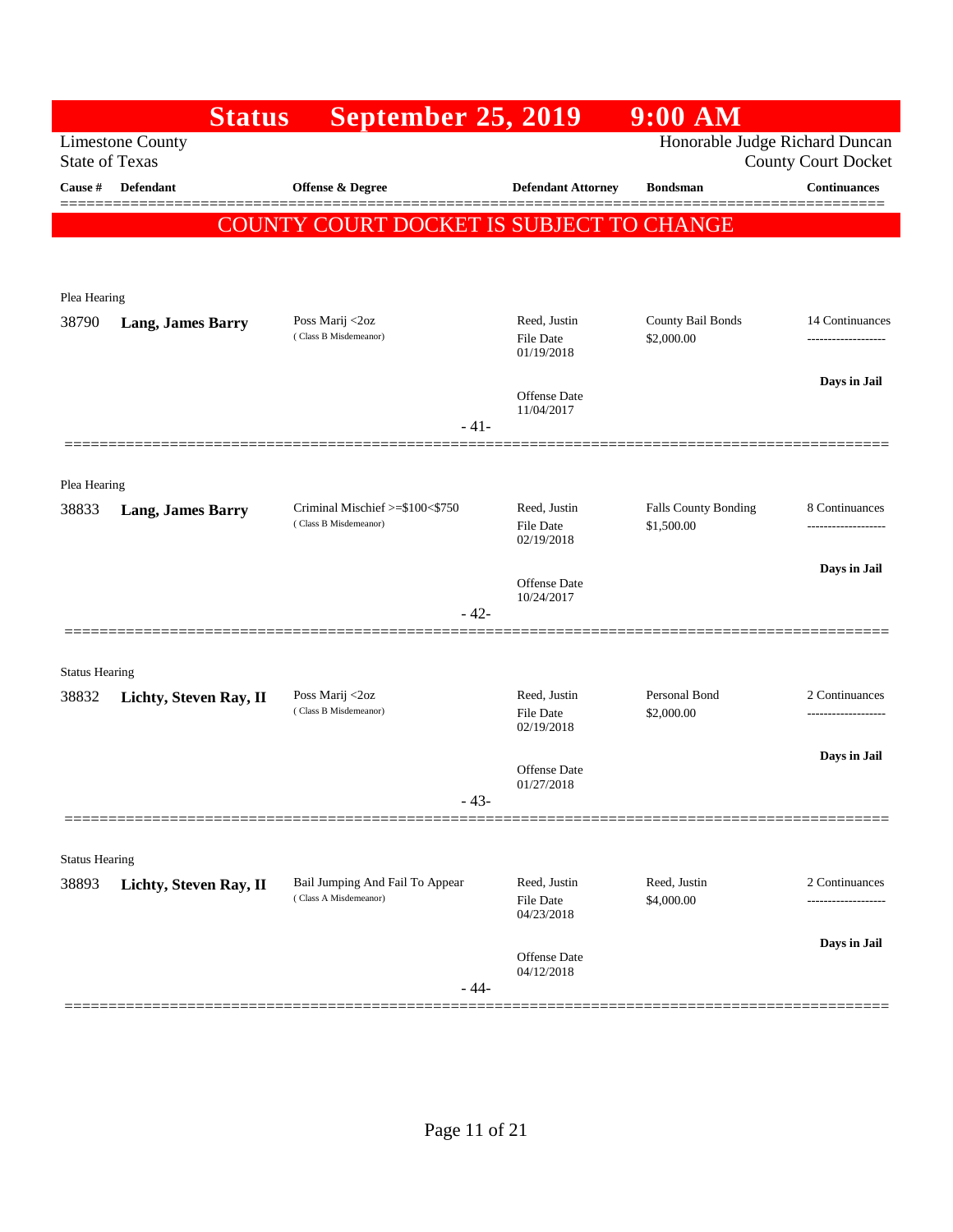|                                | <b>Status</b>                    | <b>September 25, 2019</b>                         |                                | $9:00$ AM          |                                                              |
|--------------------------------|----------------------------------|---------------------------------------------------|--------------------------------|--------------------|--------------------------------------------------------------|
| <b>State of Texas</b>          | <b>Limestone County</b>          |                                                   |                                |                    | Honorable Judge Richard Duncan<br><b>County Court Docket</b> |
| Cause #                        | <b>Defendant</b>                 | Offense & Degree                                  | <b>Defendant Attorney</b>      | <b>Bondsman</b>    | <b>Continuances</b>                                          |
|                                |                                  | COUNTY COURT DOCKET IS SUBJECT TO CHANGE          |                                |                    |                                                              |
|                                |                                  |                                                   |                                |                    |                                                              |
| <b>Status Hearing</b>          |                                  |                                                   |                                |                    |                                                              |
| 39318                          | <b>Mangham, Randy Joe</b>        | Assault Causes Bodily Injury Family<br>Member     | Tate, Greg                     | Personal Bond      | 3 Continuances                                               |
|                                |                                  | (Class A Misdemeanor)                             | <b>File Date</b><br>04/16/2019 | \$3,000.00         | .                                                            |
|                                |                                  |                                                   | Offense Date<br>02/08/2019     |                    | Days in Jail                                                 |
|                                |                                  | $-45-$                                            |                                |                    |                                                              |
|                                |                                  |                                                   |                                |                    |                                                              |
| <b>Status Hearing</b><br>39454 | <b>Marez, Marlon Daniel</b>      | Assault Causes Bodily Injury Family               | Sanders, Raymond L.            | Personal Bond      | 1 Continuances                                               |
|                                |                                  | Member<br>(Class A Misdemeanor)                   | File Date<br>08/20/2019        | \$1,000.00         | .                                                            |
|                                |                                  |                                                   | Offense Date<br>07/17/2019     |                    | Days in Jail                                                 |
|                                |                                  | $-46-$                                            |                                |                    |                                                              |
| <b>Status Hearing</b>          |                                  |                                                   |                                |                    |                                                              |
| 39129                          | <b>Mathison, Michelle</b>        | Poss Marij <2oz                                   | Reed, Justin                   | Rogers' Bail Bonds | 2 Continuances                                               |
|                                | Lea                              | (Class B Misdemeanor)                             | <b>File Date</b><br>10/24/2018 | \$2,000.00         | ------------------                                           |
|                                |                                  |                                                   | Offense Date<br>08/31/2018     |                    | Days in Jail                                                 |
|                                |                                  | $-47-$                                            |                                |                    |                                                              |
| <b>Status Hearing</b>          |                                  |                                                   |                                |                    |                                                              |
| 39133                          | <b>Mathison, Michelle</b><br>Lea | Driving W/Lic Inv W/Prev<br>Conv/Susp/W/O Fin Res | Reed, Justin                   | Rogers' Bail Bonds | 2 Continuances                                               |
|                                |                                  | (Class B Misdemeanor)                             | File Date<br>10/24/2018        | \$2,000.00         |                                                              |
|                                |                                  | $-48-$                                            | Offense Date<br>08/31/2018     |                    | Days in Jail                                                 |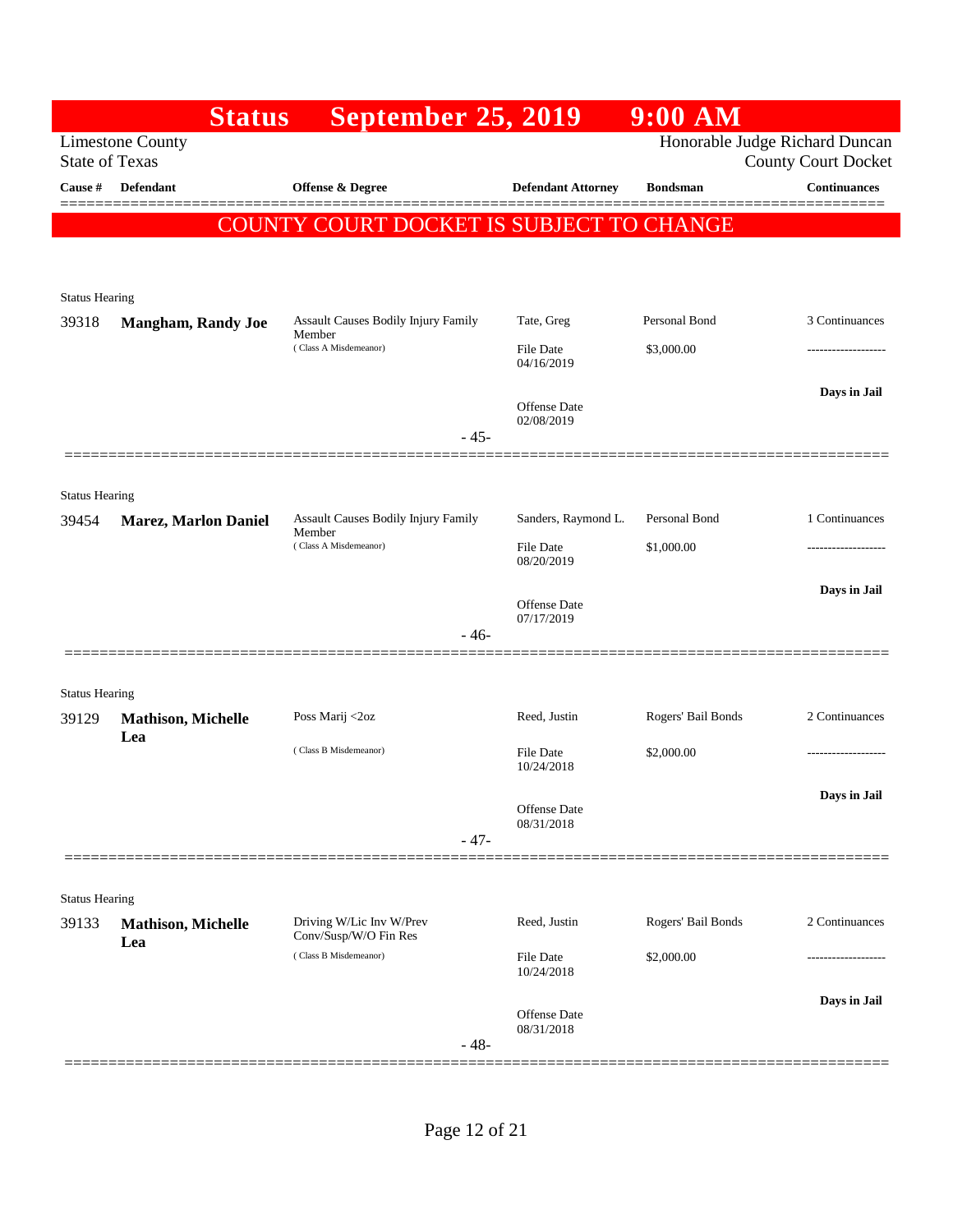|                                | <b>Status</b>                        | <b>September 25, 2019</b>                           |                                                | $9:00$ AM                             |                            |
|--------------------------------|--------------------------------------|-----------------------------------------------------|------------------------------------------------|---------------------------------------|----------------------------|
| <b>State of Texas</b>          | <b>Limestone County</b>              |                                                     |                                                | Honorable Judge Richard Duncan        | <b>County Court Docket</b> |
| Cause #                        | <b>Defendant</b>                     | <b>Offense &amp; Degree</b>                         | <b>Defendant Attorney</b>                      | <b>Bondsman</b>                       | <b>Continuances</b>        |
|                                |                                      | COUNTY COURT DOCKET IS SUBJECT TO CHANGE            |                                                |                                       |                            |
|                                |                                      |                                                     |                                                |                                       |                            |
| Status Hearing                 |                                      |                                                     |                                                |                                       |                            |
| 39340                          | Morehead, Elvin Chad                 | Theft Prop >=\$750<\$2,500<br>(Class A Misdemeanor) | Reed, Stephen M.<br>File Date<br>04/29/2019    |                                       | 3 Continuances<br>         |
|                                |                                      |                                                     | Offense Date<br>04/10/2019<br>$-49-$           |                                       | <b>9 Days in Jail</b>      |
|                                |                                      |                                                     |                                                |                                       |                            |
| <b>Status Hearing</b>          |                                      |                                                     |                                                |                                       |                            |
| 39064                          | Norman, Christopher<br><b>Tobias</b> | Driving W/Lic Inv W/Prev<br>Conv/Susp/W/O Fin Res   | Reed, Benjie                                   | Reed, Benjie                          | 2 Continuances             |
|                                |                                      | (Class B Misdemeanor)                               | File Date<br>08/22/2018                        | \$1,000.00                            | ----------------           |
|                                |                                      |                                                     | Offense Date                                   |                                       | Days in Jail               |
|                                |                                      |                                                     | 07/18/2018<br>$-50-$                           |                                       |                            |
|                                |                                      |                                                     |                                                |                                       |                            |
| <b>Status Hearing</b>          |                                      |                                                     |                                                |                                       |                            |
| 39322                          | Olivarez, Carlos                     | Terroristic Threat<br>(Class B Misdemeanor)         | Reed, Justin<br><b>File Date</b><br>04/16/2019 | Rockin' R Bailbonds LLC<br>\$1,500.00 | 3 Continuances             |
|                                |                                      |                                                     | <b>Offense</b> Date<br>02/19/2018              |                                       | Days in Jail               |
|                                |                                      |                                                     | $-51-$                                         |                                       |                            |
|                                |                                      |                                                     |                                                |                                       |                            |
| <b>Status Hearing</b><br>39406 | Parker, Eric William                 | <b>Assault Causes Bodily Injury Family</b>          | Reed, Justin                                   | Reed, Justin                          | 2 Continuances             |
|                                |                                      | Member<br>(Class A Misdemeanor)                     | <b>File Date</b><br>06/27/2019                 | \$3,000.00                            |                            |
|                                |                                      |                                                     | Offense Date<br>02/11/2019                     |                                       | Days in Jail               |
|                                |                                      |                                                     | $-52-$                                         |                                       |                            |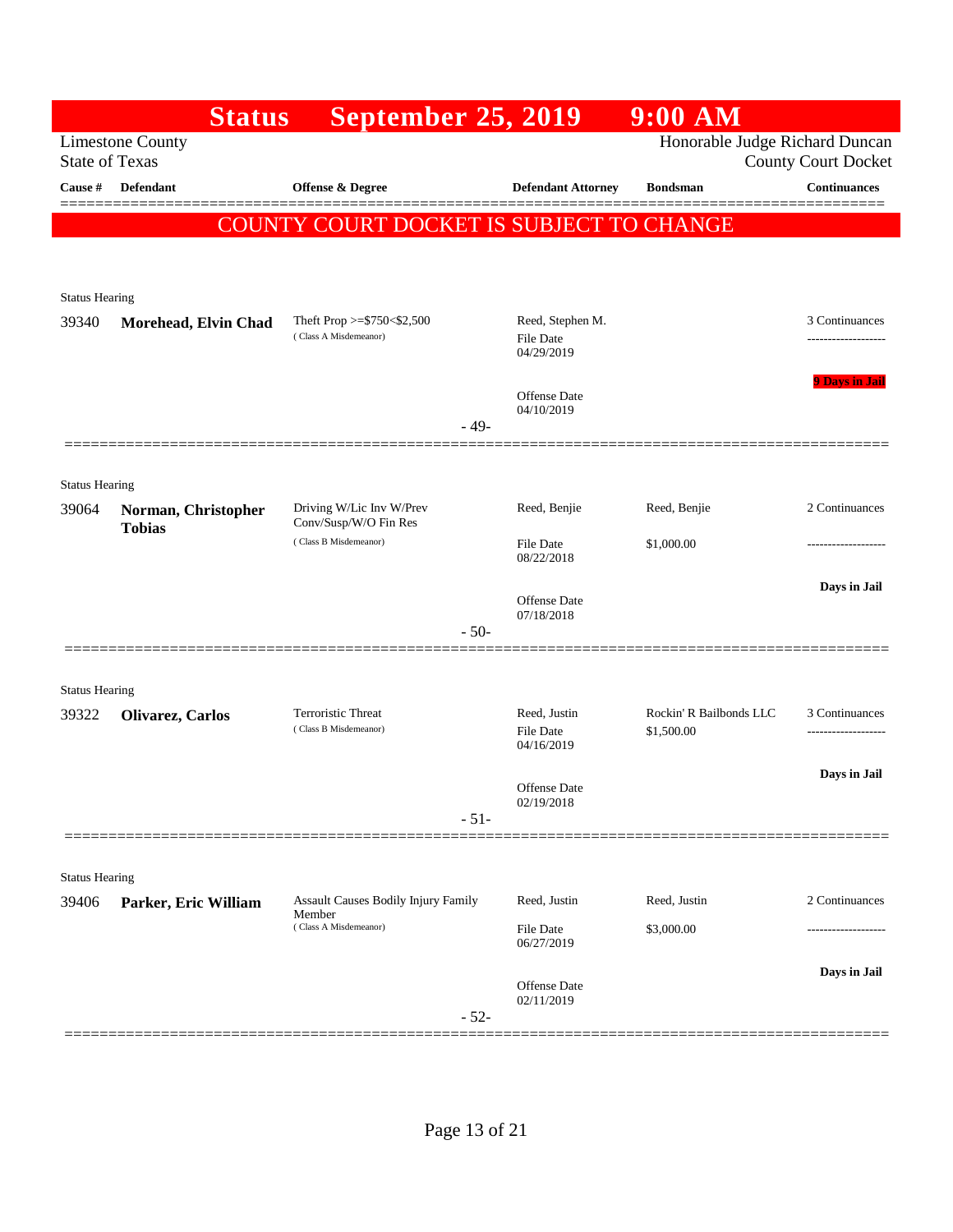|                       | <b>Status</b>                        | <b>September 25, 2019</b>                         |                                  | $9:00$ AM                       |                                       |
|-----------------------|--------------------------------------|---------------------------------------------------|----------------------------------|---------------------------------|---------------------------------------|
| <b>State of Texas</b> | <b>Limestone County</b>              |                                                   |                                  | Honorable Judge Richard Duncan  | <b>County Court Docket</b>            |
| Cause #               | <b>Defendant</b>                     | Offense & Degree                                  | <b>Defendant Attorney</b>        | <b>Bondsman</b>                 | <b>Continuances</b><br>=======        |
|                       | <b>COUN</b>                          | <u>' COURT DOCKET IS SUBJECT TO CHANGE</u>        |                                  |                                 |                                       |
|                       |                                      |                                                   |                                  |                                 |                                       |
| <b>Status Hearing</b> |                                      |                                                   |                                  |                                 |                                       |
| 39392                 | Pevia, Aileen                        | Poss Marij <2oz<br>(Class B Misdemeanor)          | Reed, Justin<br><b>File Date</b> | County Bail Bonds<br>\$2,000.00 | 2 Continuances<br>------------------- |
|                       |                                      |                                                   | 06/24/2019                       |                                 |                                       |
|                       |                                      |                                                   | <b>Offense Date</b>              |                                 | Days in Jail                          |
|                       |                                      | $-53-$                                            | 05/22/2019                       |                                 |                                       |
|                       | ============                         |                                                   |                                  |                                 |                                       |
| <b>Status Hearing</b> |                                      |                                                   |                                  |                                 |                                       |
| 39414                 | Posey, Kenneth<br>Wayne, Jr.         | Poss Marij <2oz                                   | Reed, Benjie                     | County Bail Bonds               | 1 Continuances                        |
|                       |                                      | (Class B Misdemeanor)                             | <b>File Date</b><br>07/03/2019   | \$2,000.00                      | -------------------                   |
|                       |                                      |                                                   | Offense Date                     |                                 | Days in Jail                          |
|                       |                                      | $-54-$                                            | 05/22/2019                       |                                 |                                       |
|                       |                                      |                                                   |                                  |                                 |                                       |
| <b>Status Hearing</b> |                                      |                                                   |                                  |                                 |                                       |
| 39375                 | Ramirez-Serrato,<br><b>Sebastian</b> | Driving While Intoxicated/Open Alch<br>Container  |                                  | County Bail Bonds               | 2 Continuances                        |
|                       |                                      | (Class B Misdemeanor)                             | <b>File Date</b><br>06/04/2019   | \$2,000.00                      | -------------------                   |
|                       |                                      |                                                   | Offense Date                     |                                 | Days in Jail                          |
|                       |                                      | $-55-$                                            | 05/03/2019                       |                                 |                                       |
|                       |                                      |                                                   |                                  |                                 |                                       |
| <b>Status Hearing</b> |                                      |                                                   |                                  |                                 |                                       |
| 39293                 | <b>Randle, Kerry Glynn</b>           | Driving W/Lic Inv W/Prev<br>Conv/Susp/W/O Fin Res | Reed, Benjie                     | Reed, Benjie                    | 4 Continuances                        |
|                       |                                      | (Class B Misdemeanor)                             | File Date<br>03/19/2019          | \$2,000.00                      |                                       |
|                       |                                      |                                                   |                                  |                                 | Days in Jail                          |
|                       |                                      | $-56-$                                            | Offense Date<br>12/21/2018       |                                 |                                       |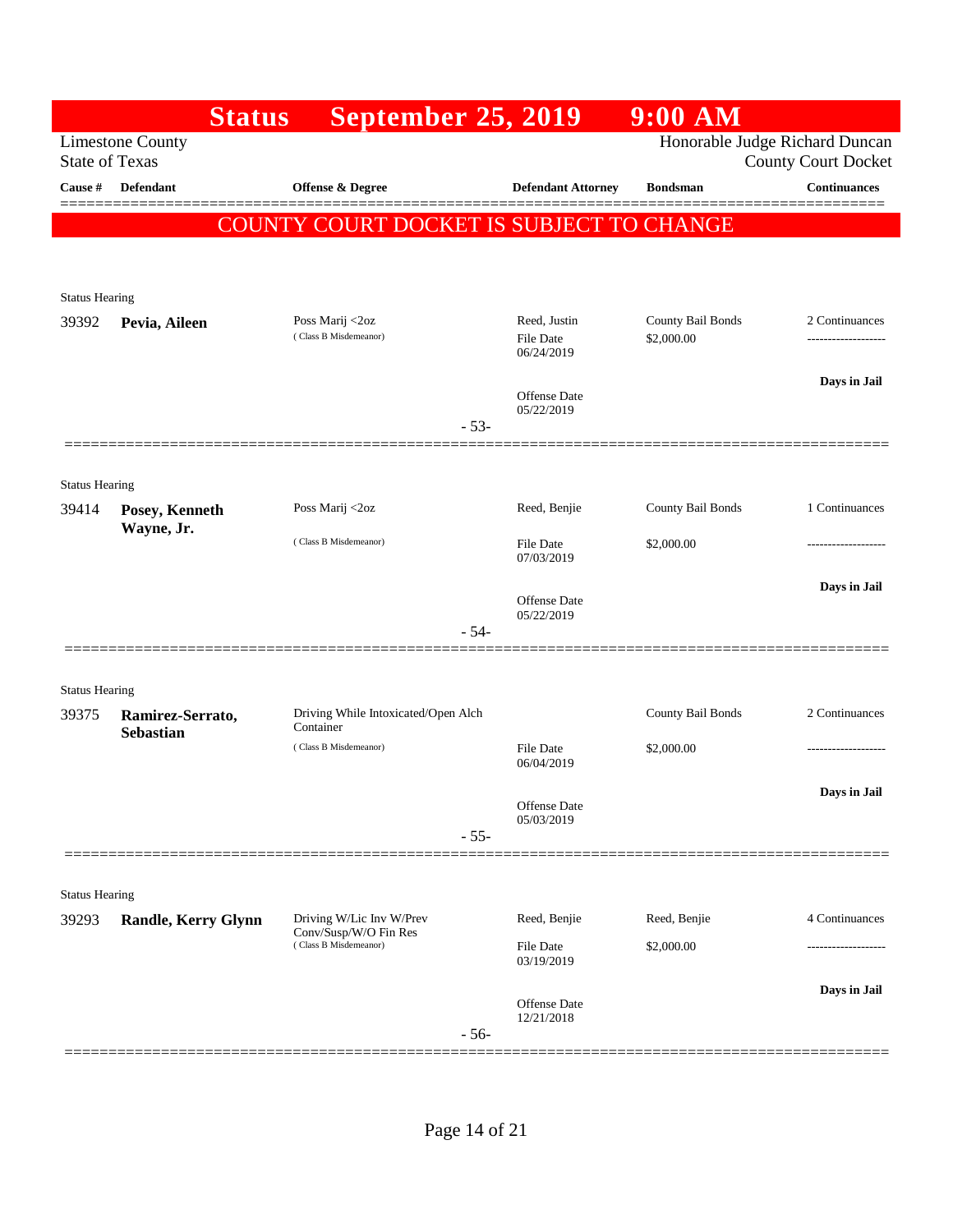|                       | <b>Status</b>           | <b>September 25, 2019</b>                                                  |                                                | $9:00$ AM                       |                                        |
|-----------------------|-------------------------|----------------------------------------------------------------------------|------------------------------------------------|---------------------------------|----------------------------------------|
| <b>State of Texas</b> | <b>Limestone County</b> |                                                                            |                                                | Honorable Judge Richard Duncan  | <b>County Court Docket</b>             |
| Cause #               | <b>Defendant</b>        | <b>Offense &amp; Degree</b>                                                | <b>Defendant Attorney</b>                      | <b>Bondsman</b>                 | <b>Continuances</b>                    |
|                       | <b>COUNT</b>            | 'Y COURT DOCKET IS SUBJECT TO CHANGE                                       |                                                |                                 |                                        |
|                       |                         |                                                                            |                                                |                                 |                                        |
| <b>Status Hearing</b> |                         |                                                                            |                                                |                                 |                                        |
| 39410                 | Retana, Priscilla       | Poss Marij <2oz                                                            | Reed, Benjie                                   | County Bail Bonds               | 3 Continuances                         |
|                       | <b>Nayeli</b>           | (Class B Misdemeanor)                                                      | File Date<br>06/28/2019                        | \$2,000.00                      | ---------------                        |
|                       |                         |                                                                            | <b>Offense</b> Date<br>05/18/2019              |                                 | Days in Jail                           |
|                       |                         | $-57-$                                                                     |                                                |                                 |                                        |
| Review Hearing        |                         |                                                                            |                                                |                                 |                                        |
| 38856                 | Reyes, Rosario Renea    | Driving While Intoxicated<br>(Class B Misdemeanor)                         | Reed, Benjie<br><b>File Date</b><br>03/12/2018 | County Bail Bonds<br>\$2,000.00 | 16 Continuances<br>------------------- |
|                       |                         |                                                                            | <b>Offense</b> Date                            |                                 | Days in Jail                           |
|                       |                         | $-58-$                                                                     | 02/18/2018                                     |                                 |                                        |
|                       |                         |                                                                            |                                                |                                 |                                        |
| <b>Status Hearing</b> |                         |                                                                            |                                                |                                 |                                        |
| 39422                 | Reyes, Rosario Renea    | False Report To Police Off/Sp Inv/Law<br>Enf Empl<br>(Class B Misdemeanor) | Reed, Benjie<br>File Date                      | Reed, Benjie<br>\$2,500.00      | 1 Continuances<br>------------------   |
|                       |                         |                                                                            | 07/18/2019                                     |                                 |                                        |
|                       |                         |                                                                            | Offense Date<br>02/18/2018                     |                                 | Days in Jail                           |
|                       |                         | $-59-$                                                                     |                                                |                                 |                                        |
| <b>Status Hearing</b> |                         |                                                                            |                                                |                                 |                                        |
| 39377                 | Reyes-Harris, Abigail   | Assault Causes Bodily Injury Family<br>Member                              | Spivey, Shirley                                | Freebird Bail Bonds             | 2 Continuances                         |
|                       | Miquela                 | (Class A Misdemeanor)                                                      | File Date<br>06/13/2019                        | \$25,000.00                     |                                        |
|                       |                         |                                                                            | <b>Offense</b> Date                            |                                 | Days in Jail                           |
|                       |                         | $-60-$                                                                     | 11/08/2018                                     |                                 |                                        |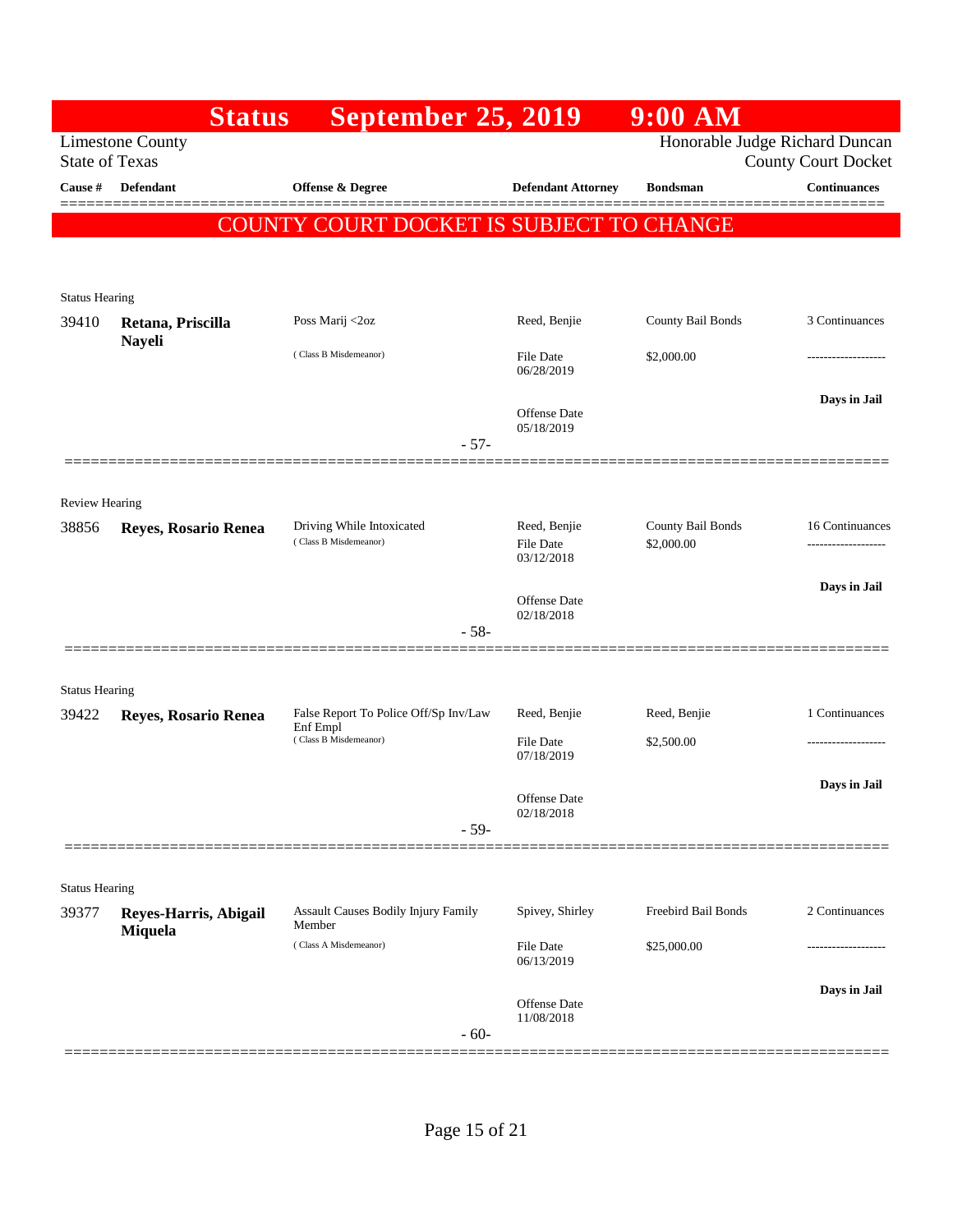|                                | <b>Status</b>           | <b>September 25, 2019</b>                                    |                                                       | $9:00$ AM                       |                                      |
|--------------------------------|-------------------------|--------------------------------------------------------------|-------------------------------------------------------|---------------------------------|--------------------------------------|
| <b>State of Texas</b>          | <b>Limestone County</b> |                                                              |                                                       | Honorable Judge Richard Duncan  | <b>County Court Docket</b>           |
| Cause #                        | <b>Defendant</b>        | Offense & Degree                                             | <b>Defendant Attorney</b>                             | <b>Bondsman</b>                 | <b>Continuances</b>                  |
|                                |                         | COUNTY COURT DOCKET IS SUBJECT TO CHANGE                     |                                                       |                                 |                                      |
|                                |                         |                                                              |                                                       |                                 |                                      |
| <b>Status Hearing</b>          |                         |                                                              |                                                       |                                 |                                      |
| 39390                          | Rivera, Mayra Eliset    | Purchase Furnish Alcohol To A Minor<br>(Class A Misdemeanor) | Latray, Michelle J.<br><b>File Date</b><br>06/24/2019 | County Bail Bonds<br>\$3,000.00 | 2 Continuances<br>------------------ |
|                                |                         |                                                              | Offense Date<br>06/01/2019                            |                                 | Days in Jail                         |
|                                |                         | $-61-$                                                       |                                                       |                                 |                                      |
| <b>Status Hearing</b>          |                         |                                                              |                                                       |                                 |                                      |
| 39418                          | Rogers, Skylet          | Poss Marij <= 2 Oz Drug Free Zone                            | Moore, David E.                                       | County Bail Bonds               | 1 Continuances                       |
|                                | Josephine-Loraine       | (Class A Misdemeanor)                                        | File Date<br>07/12/2019                               | \$3,000.00                      | ------------------                   |
|                                |                         |                                                              | Offense Date                                          |                                 | Days in Jail                         |
|                                |                         | $-62-$                                                       | 06/07/2019                                            |                                 |                                      |
|                                |                         |                                                              |                                                       |                                 |                                      |
| <b>Status Hearing</b><br>39347 | Sandoval, Jennifer      | Assault Against Elderly Or Disabled                          | Reed, Benjie                                          | Reed, Benjie                    | 3 Continuances                       |
|                                |                         | Individual<br>(Class A Misdemeanor)                          | <b>File Date</b>                                      | \$3,000.00                      |                                      |
|                                |                         |                                                              | 05/09/2019                                            |                                 | Days in Jail                         |
|                                |                         |                                                              | Offense Date<br>02/17/2019                            |                                 |                                      |
|                                |                         | $-63-$                                                       |                                                       |                                 |                                      |
| <b>Status Hearing</b>          |                         |                                                              |                                                       |                                 |                                      |
| 39070                          | <b>Sims, Henry Lee</b>  | Resist Arrest Search Or Transport<br>(Class A Misdemeanor)   | Reed, Justin<br>File Date<br>08/23/2018               | Reed, Justin<br>\$3,000.00      | 7 Continuances<br>.                  |
|                                |                         | $-64-$                                                       | Offense Date<br>08/12/2018                            |                                 | Days in Jail                         |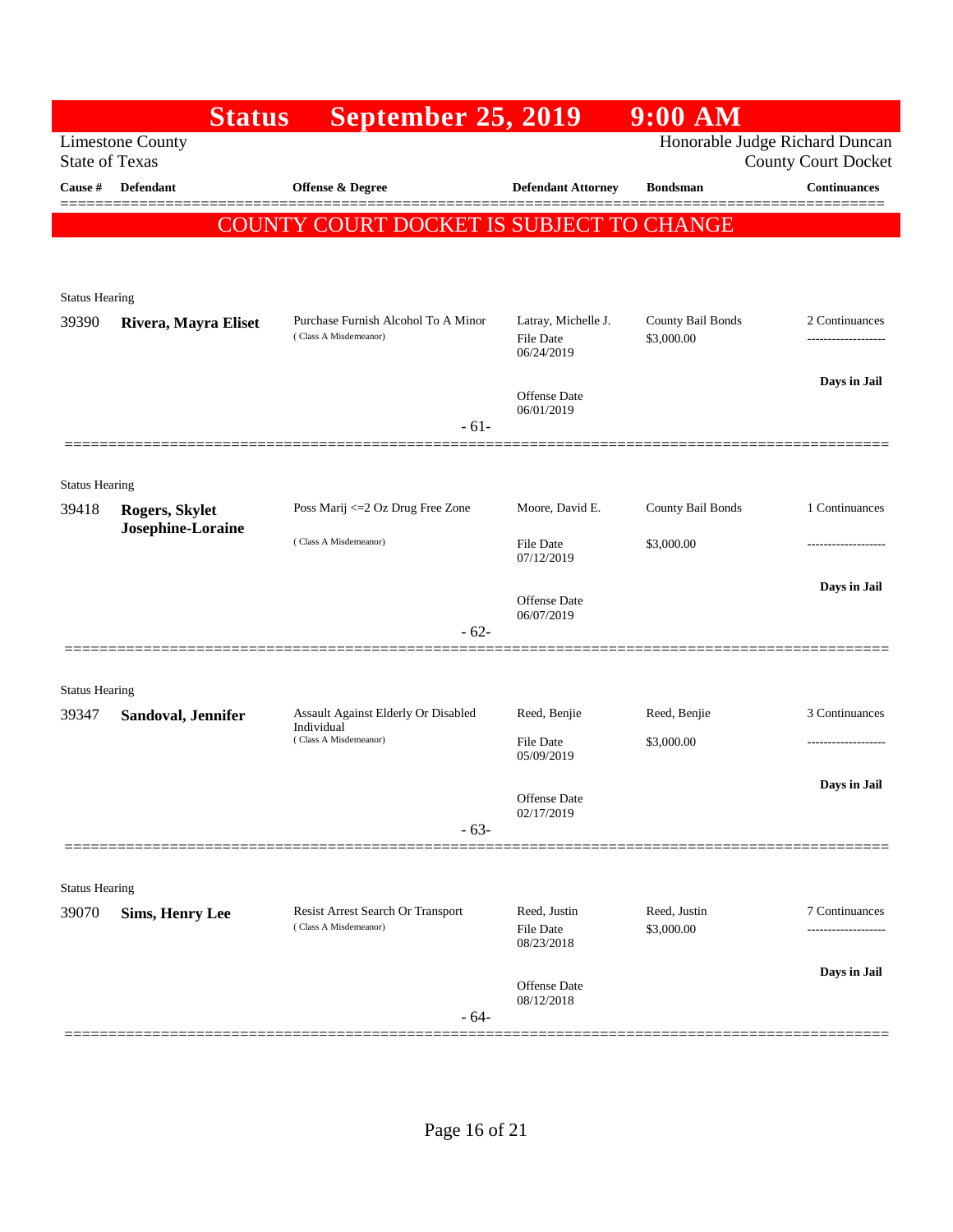|                       | <b>Status</b>                | <b>September 25, 2019</b>                                |                                         | $9:00$ AM                  |                                                              |
|-----------------------|------------------------------|----------------------------------------------------------|-----------------------------------------|----------------------------|--------------------------------------------------------------|
| <b>State of Texas</b> | <b>Limestone County</b>      |                                                          |                                         |                            | Honorable Judge Richard Duncan<br><b>County Court Docket</b> |
| Cause #               | <b>Defendant</b>             | <b>Offense &amp; Degree</b>                              | <b>Defendant Attorney</b>               | <b>Bondsman</b>            | <b>Continuances</b>                                          |
|                       | <b>COUN</b>                  | <u>'Y COURT DOCKET IS SUBJECT TO CHANGE</u>              |                                         |                            | =======                                                      |
|                       |                              |                                                          |                                         |                            |                                                              |
| <b>Status Hearing</b> |                              |                                                          |                                         |                            |                                                              |
| 39071                 | <b>Sims, Henry Lee</b>       | Criminal Mischief >=\$100<\$750<br>(Class B Misdemeanor) | Reed, Justin<br>File Date<br>08/23/2018 | Reed, Justin<br>\$1,000.00 | 7 Continuances<br>----------------                           |
|                       |                              |                                                          | Offense Date                            |                            | Days in Jail                                                 |
|                       |                              | $-65-$                                                   | 08/12/2018                              |                            |                                                              |
|                       |                              |                                                          |                                         |                            |                                                              |
| <b>Status Hearing</b> |                              |                                                          |                                         |                            |                                                              |
| 39072                 | <b>Sims, Henry Lee</b>       | Harrassment<br>(Class B Misdemeanor)                     | Reed, Justin<br><b>File Date</b>        | Reed, Justin<br>\$1,000.00 | 7 Continuances<br>------------------                         |
|                       |                              |                                                          | 08/23/2018                              |                            |                                                              |
|                       |                              |                                                          | Offense Date                            |                            | Days in Jail                                                 |
|                       |                              | $-66-$                                                   | 08/12/2018                              |                            |                                                              |
|                       |                              |                                                          |                                         |                            |                                                              |
| <b>Status Hearing</b> |                              |                                                          |                                         |                            |                                                              |
| 39339                 | <b>Sims, Lakesha Lanette</b> | Assault Causes Bodily Injury Family<br>Member            | Latray, Michelle J.                     | County Bail Bonds          | 3 Continuances                                               |
|                       |                              | (Class A Misdemeanor)                                    | <b>File Date</b><br>04/29/2019          | \$3,000.00                 |                                                              |
|                       |                              |                                                          |                                         |                            | Days in Jail                                                 |
|                       |                              |                                                          | <b>Offense Date</b><br>03/08/2019       |                            |                                                              |
|                       |                              | $-67-$                                                   |                                         |                            |                                                              |
| <b>Status Hearing</b> |                              |                                                          |                                         |                            |                                                              |
| 39429                 | Smith, Wandalyn              | Driving While Intoxicated 2nd                            | Wilson, Scott                           | County Bail Bonds          | 1 Continuances                                               |
|                       | <b>Jeanette</b>              | (Class A Misdemeanor)                                    | File Date<br>07/19/2019                 | \$5,000.00                 |                                                              |
|                       |                              |                                                          |                                         |                            | Days in Jail                                                 |
|                       |                              | $-68-$                                                   | Offense Date<br>05/21/2019              |                            |                                                              |
|                       |                              |                                                          |                                         |                            |                                                              |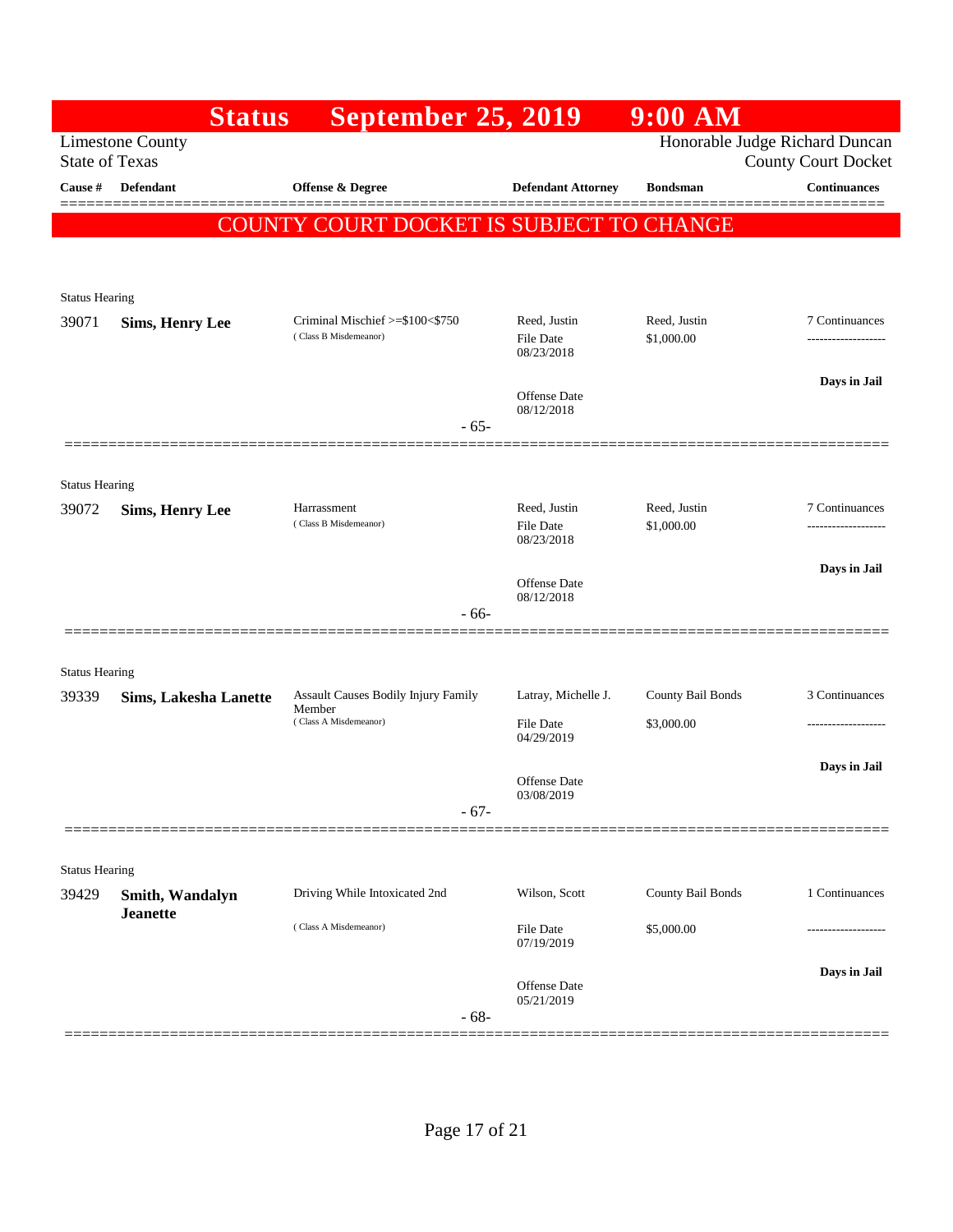|                                | <b>Status</b>              | <b>September 25, 2019</b>                                |                                                | 9:00 AM                    |                                                              |
|--------------------------------|----------------------------|----------------------------------------------------------|------------------------------------------------|----------------------------|--------------------------------------------------------------|
| <b>State of Texas</b>          | <b>Limestone County</b>    |                                                          |                                                |                            | Honorable Judge Richard Duncan<br><b>County Court Docket</b> |
| Cause #                        | <b>Defendant</b>           | Offense & Degree                                         | <b>Defendant Attorney</b>                      | <b>Bondsman</b>            | <b>Continuances</b>                                          |
|                                |                            | COUNTY COURT DOCKET IS SUBJECT TO CHANGE                 |                                                |                            |                                                              |
|                                |                            |                                                          |                                                |                            |                                                              |
| <b>Status Hearing</b>          |                            |                                                          |                                                |                            |                                                              |
| 39128                          | <b>Starnes, Kelley Rae</b> | Display Fictitious Motor Vehicle<br>Registration         | Reed, Justin                                   | Personal Bond              | 5 Continuances                                               |
|                                |                            | (Class B Misdemeanor)                                    | <b>File Date</b><br>10/24/2018                 | \$1,000.00                 | .                                                            |
|                                |                            |                                                          | Offense Date<br>08/10/2018                     |                            | Days in Jail                                                 |
|                                |                            | $-69-$                                                   |                                                |                            |                                                              |
|                                |                            |                                                          |                                                |                            |                                                              |
| <b>Status Hearing</b><br>39132 | <b>Starnes, Kelley Rae</b> | Driving W/Lic Inv W/Prev                                 | Reed, Justin                                   | Personal Bond              | 5 Continuances                                               |
|                                |                            | Conv/Susp/W/O Fin Res<br>(Class B Misdemeanor)           | <b>File Date</b><br>10/24/2018                 | \$1,000.00                 |                                                              |
|                                |                            |                                                          |                                                |                            | Days in Jail                                                 |
|                                |                            |                                                          | Offense Date<br>08/10/2018                     |                            |                                                              |
|                                |                            | $-70-$                                                   |                                                |                            |                                                              |
| <b>Status Hearing</b>          |                            |                                                          |                                                |                            |                                                              |
| 39180                          | <b>Starnes, Kelley Rae</b> | Bail Jumping And Fail To Appear<br>(Class A Misdemeanor) | Reed, Justin                                   | Reed, Justin               | 5 Continuances                                               |
|                                |                            |                                                          | <b>File Date</b><br>12/18/2018                 | \$1,500.00                 |                                                              |
|                                |                            |                                                          | Offense Date                                   |                            | Days in Jail                                                 |
|                                |                            | $-71-$                                                   | 12/06/2018                                     |                            |                                                              |
|                                |                            |                                                          |                                                |                            |                                                              |
| <b>Status Hearing</b>          |                            |                                                          |                                                |                            |                                                              |
| 39181                          | <b>Starnes, Kelley Rae</b> | Bail Jumping And Fail To Appear<br>(Class A Misdemeanor) | Reed, Justin<br><b>File Date</b><br>12/18/2018 | Reed, Justin<br>\$1,500.00 | 5 Continuances                                               |
|                                |                            |                                                          |                                                |                            | Days in Jail                                                 |
|                                |                            | $-72-$                                                   | Offense Date<br>12/06/2018                     |                            |                                                              |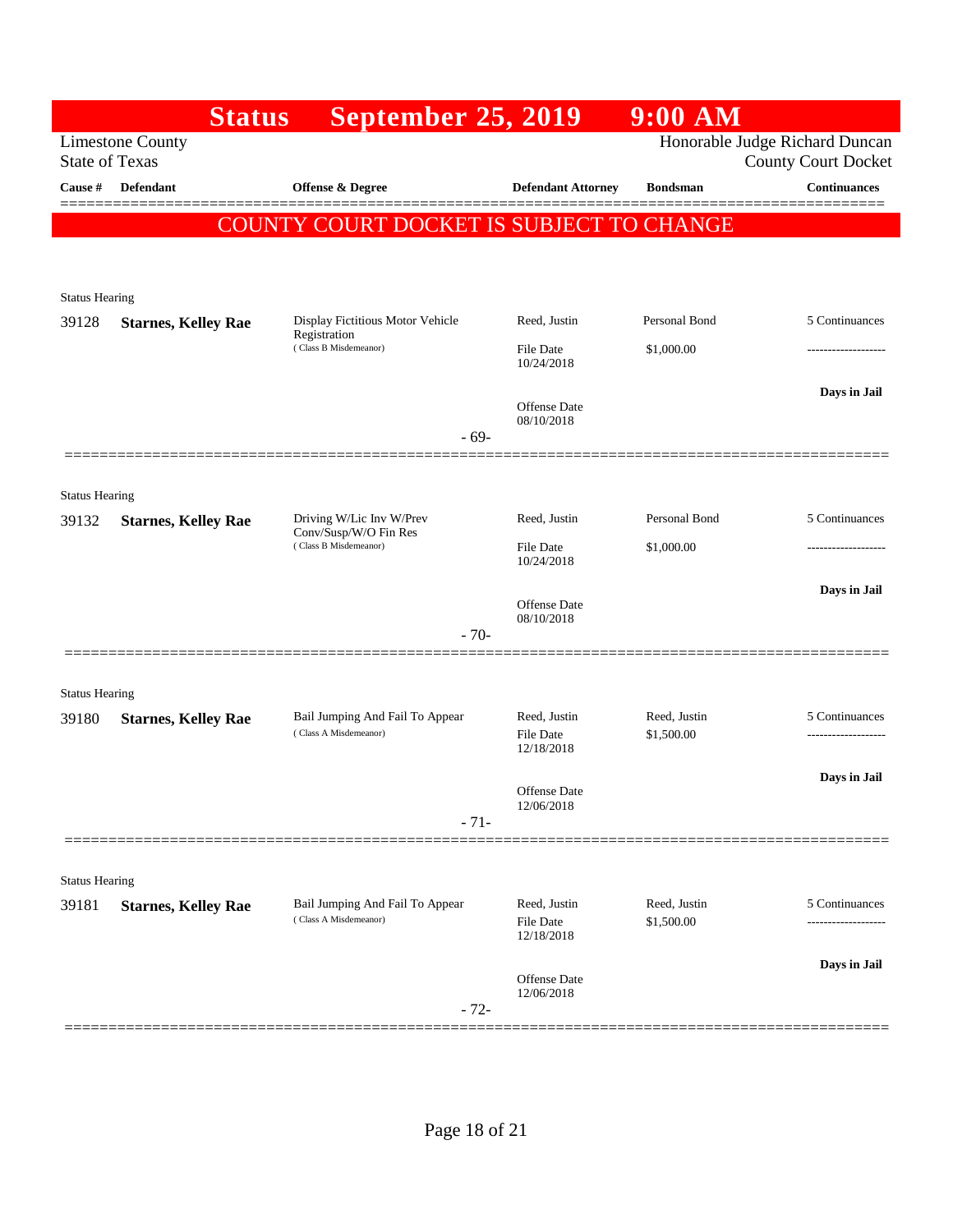|                       | <b>Status</b>                  | <b>September 25, 2019</b>                                |                                             | $9:00$ AM                       |                                       |
|-----------------------|--------------------------------|----------------------------------------------------------|---------------------------------------------|---------------------------------|---------------------------------------|
| <b>State of Texas</b> | <b>Limestone County</b>        |                                                          |                                             | Honorable Judge Richard Duncan  | <b>County Court Docket</b>            |
| Cause #               | <b>Defendant</b>               | <b>Offense &amp; Degree</b>                              | <b>Defendant Attorney</b>                   | <b>Bondsman</b>                 | <b>Continuances</b>                   |
|                       |                                | COUNTY COURT DOCKET IS SUBJECT TO CHANGE                 |                                             |                                 |                                       |
|                       |                                |                                                          |                                             |                                 |                                       |
| <b>Status Hearing</b> |                                |                                                          |                                             |                                 |                                       |
| 39374                 | Sullivan, Jessey Jo            | Assault Cause Bodily Inj.<br>(Class A Misdemeanor)       | Reed, Stephen M.<br>File Date<br>05/28/2019 | County Bail Bonds<br>\$5,000.00 | 2 Continuances<br>------------------- |
|                       |                                |                                                          | Offense Date<br>02/23/2019                  |                                 | Days in Jail                          |
|                       |                                | $-73-$                                                   |                                             |                                 |                                       |
| <b>Status Hearing</b> |                                |                                                          |                                             |                                 |                                       |
| 39373                 | Sullivan, Leslie Jo            | Assault Cause Bodily Inj.<br>(Class A Misdemeanor)       | Reed, Stephen M.<br>File Date<br>05/28/2019 | County Bail Bonds<br>\$5,000.00 | 2 Continuances<br>------------------- |
|                       |                                |                                                          | <b>Offense Date</b><br>02/23/2019           |                                 | Days in Jail                          |
|                       |                                | - 74-                                                    |                                             |                                 |                                       |
| <b>Status Hearing</b> |                                |                                                          |                                             |                                 |                                       |
| 39314                 | Talamantez, Pablo<br>Rodriguez | Driving W/Lic Inv W/Prev<br>Conv/Susp/W/O Fin Res        | Reed, Benjie                                | Reed, Benjie                    | 3 Continuances                        |
|                       |                                | (Class B Misdemeanor)                                    | <b>File Date</b><br>04/09/2019              | \$2,000.00                      | -------------------                   |
|                       |                                |                                                          | <b>Offense Date</b><br>02/04/2019           |                                 | Days in Jail                          |
|                       |                                | $-75-$                                                   |                                             |                                 |                                       |
| Plea Hearing          |                                |                                                          |                                             |                                 |                                       |
| 39186                 | <b>Taylor, Tony Bernard</b>    | Theft Prop <\$100 W/Prev Convic<br>(Class B Misdemeanor) | Reed, Benjie<br>File Date<br>12/28/2018     | Reed, Benjie<br>\$1,000.00      | 7 Continuances                        |
|                       |                                | $-76-$                                                   | Offense Date<br>09/25/2018                  |                                 | Days in Jail                          |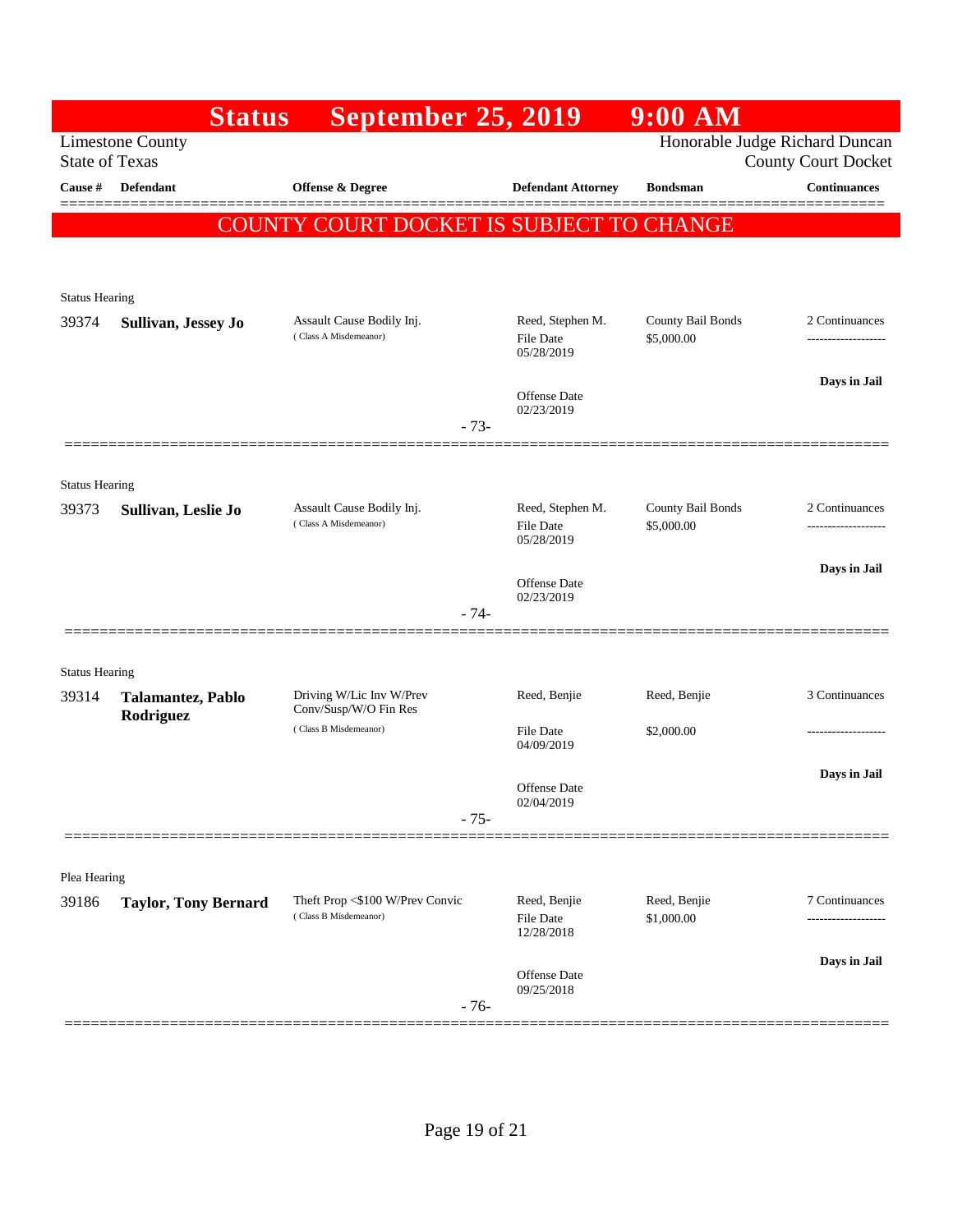|                                | <b>Status</b>               | <b>September 25, 2019</b>                  |        |                                   | 9:00 AM                    |                                                              |
|--------------------------------|-----------------------------|--------------------------------------------|--------|-----------------------------------|----------------------------|--------------------------------------------------------------|
| <b>State of Texas</b>          | <b>Limestone County</b>     |                                            |        |                                   |                            | Honorable Judge Richard Duncan<br><b>County Court Docket</b> |
| Cause #                        | <b>Defendant</b>            | <b>Offense &amp; Degree</b>                |        | <b>Defendant Attorney</b>         | <b>Bondsman</b>            | <b>Continuances</b>                                          |
|                                | <b>COUNT</b>                | <u>Y COURT DOCKET IS SUBJECT TO CHANGE</u> |        |                                   |                            | ========                                                     |
|                                |                             |                                            |        |                                   |                            |                                                              |
| Plea Hearing                   |                             |                                            |        |                                   |                            |                                                              |
| 39187                          | <b>Taylor, Tony Bernard</b> | Criminal Trespass<br>(Class B Misdemeanor) |        | Reed, Benjie                      | Reed, Benjie               | 7 Continuances                                               |
|                                |                             |                                            |        | <b>File Date</b><br>12/28/2018    | \$1,000.00                 | .                                                            |
|                                |                             |                                            |        | Offense Date                      |                            | Days in Jail                                                 |
|                                |                             |                                            | $-77-$ | 09/25/2018                        |                            |                                                              |
|                                | =============               |                                            |        |                                   |                            |                                                              |
| Plea Hearing                   |                             |                                            |        |                                   |                            |                                                              |
| 39188                          | <b>Taylor, Tony Bernard</b> | Criminal Trespass<br>(Class B Misdemeanor) |        | Reed, Benjie<br><b>File Date</b>  | Reed, Benjie<br>\$1,000.00 | 7 Continuances<br>.                                          |
|                                |                             |                                            |        | 12/28/2018                        |                            | Days in Jail                                                 |
|                                |                             |                                            |        | Offense Date<br>10/11/2018        |                            |                                                              |
|                                |                             |                                            | $-78-$ |                                   |                            |                                                              |
|                                |                             |                                            |        |                                   |                            |                                                              |
| <b>Status Hearing</b><br>39302 | Trautman, Karlan            | Poss Marij <2oz                            |        | Reed, Justin                      | County Bail Bonds          | 4 Continuances                                               |
|                                | <b>Thomas</b>               | (Class B Misdemeanor)                      |        | <b>File Date</b>                  | \$2,000.00                 | .                                                            |
|                                |                             |                                            |        | 04/09/2019                        |                            |                                                              |
|                                |                             |                                            |        | <b>Offense Date</b><br>03/17/2019 |                            | Days in Jail                                                 |
|                                |                             |                                            | $-79-$ |                                   |                            |                                                              |
|                                |                             |                                            |        |                                   |                            |                                                              |
| <b>Status Hearing</b><br>39348 | Wallace, Kimberlie          | Poss Cs Pg $3 < 28g$                       |        | Moore, David E.                   | Personal Bond              | 2 Continuances                                               |
|                                | Loftus                      | (Class A Misdemeanor)                      |        | File Date                         | \$2,500.00                 |                                                              |
|                                |                             |                                            |        | 05/14/2019                        |                            |                                                              |
|                                |                             |                                            |        | Offense Date                      |                            | Days in Jail                                                 |
|                                |                             |                                            | $-80-$ | 02/02/2019                        |                            |                                                              |
|                                |                             |                                            |        |                                   |                            |                                                              |